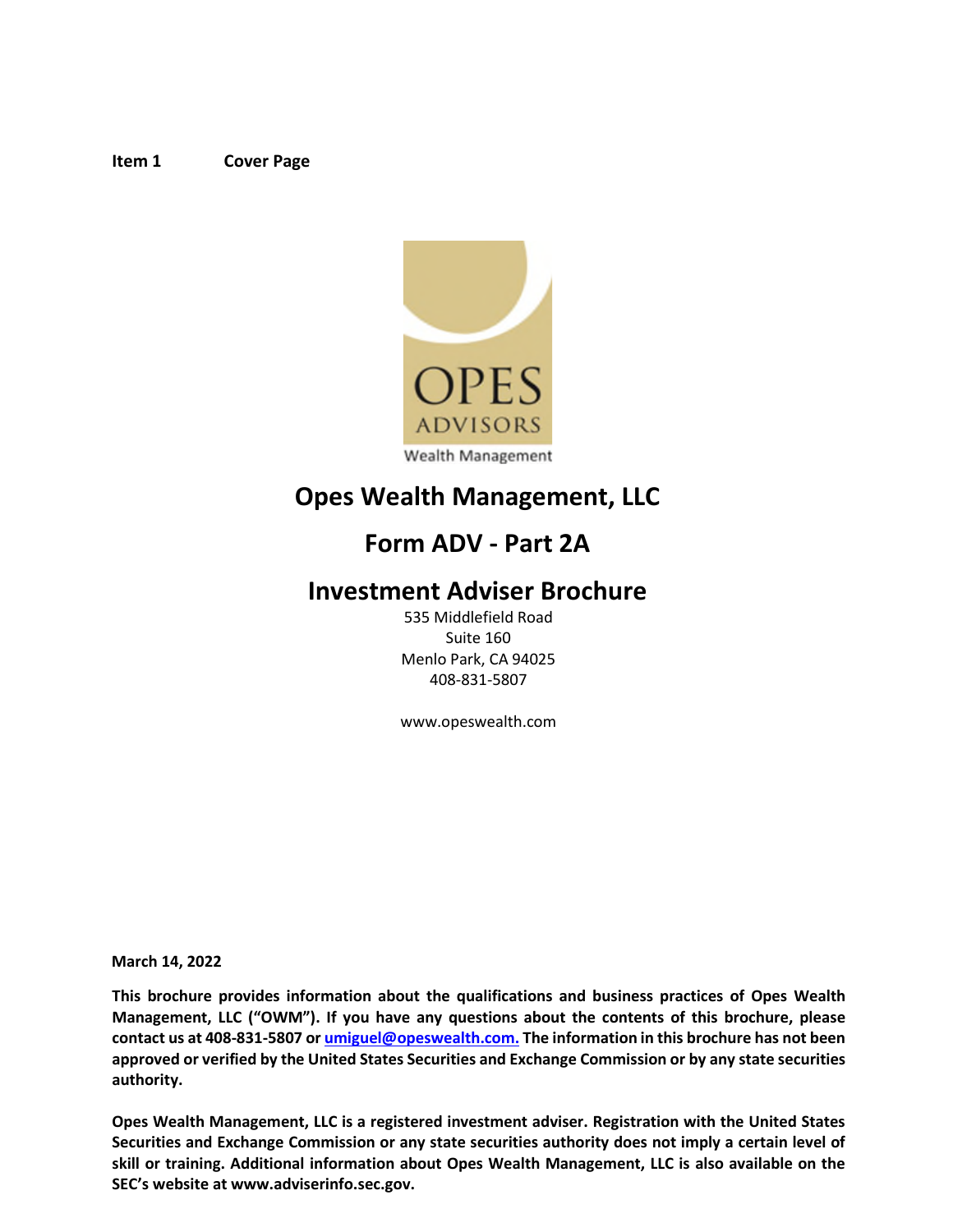# <span id="page-1-0"></span>**Item 2 Material Changes**

Form ADV Part 2A requires registered investment advisers to amend their brochure when information becomes materially inaccurate. If there are any material changes to an adviser's disclosure brochure, the adviser is required to notify you and provide you with a description of the material changes.

Since our last annual filing made in March 2021, OWM has had the following material changes:

 Effective January 1, 2022, Tracie Southerland became a minority owner of OWM. Item 4 was updated to reflect this change.

OWM encourages each client to read this Brochure carefully and to call with any questions you might have.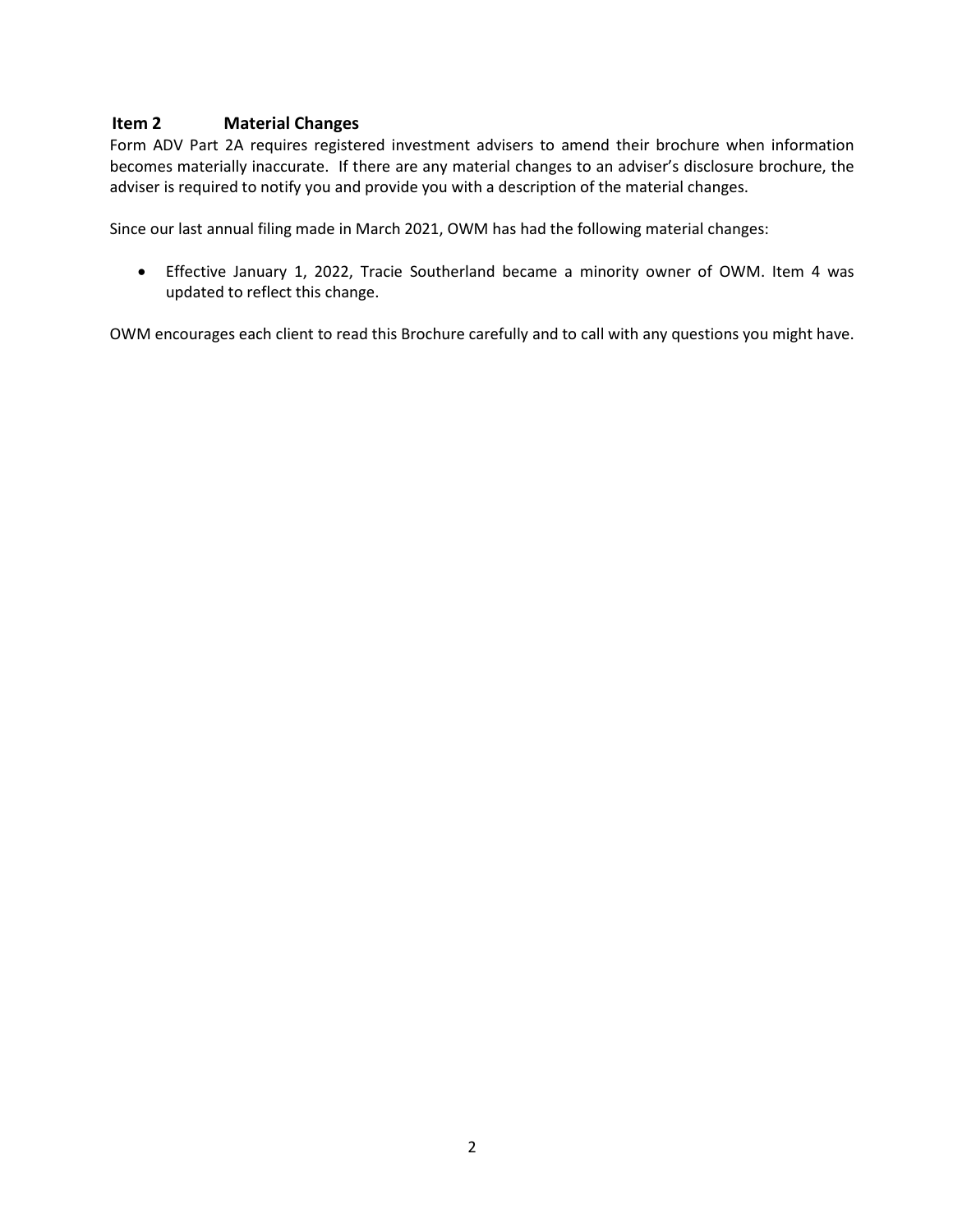#### <span id="page-2-0"></span>Item 3 **Table of Contents**

| Item 2<br>Item 3<br>Item 4<br>Item 5<br>Item 6<br>Item 7<br>Item 8<br>Item 9<br>Item 10<br>Code of Ethics, Participation or Interest in Client Transactions and Personal Trading 20<br>Item 11<br>Item 12<br>Item 13<br>Item 14<br>Item 15<br>Item 16<br>Item 17<br>Item 18 | Item 1 |  |
|-----------------------------------------------------------------------------------------------------------------------------------------------------------------------------------------------------------------------------------------------------------------------------|--------|--|
|                                                                                                                                                                                                                                                                             |        |  |
|                                                                                                                                                                                                                                                                             |        |  |
|                                                                                                                                                                                                                                                                             |        |  |
|                                                                                                                                                                                                                                                                             |        |  |
|                                                                                                                                                                                                                                                                             |        |  |
|                                                                                                                                                                                                                                                                             |        |  |
|                                                                                                                                                                                                                                                                             |        |  |
|                                                                                                                                                                                                                                                                             |        |  |
|                                                                                                                                                                                                                                                                             |        |  |
|                                                                                                                                                                                                                                                                             |        |  |
|                                                                                                                                                                                                                                                                             |        |  |
|                                                                                                                                                                                                                                                                             |        |  |
|                                                                                                                                                                                                                                                                             |        |  |
|                                                                                                                                                                                                                                                                             |        |  |
|                                                                                                                                                                                                                                                                             |        |  |
|                                                                                                                                                                                                                                                                             |        |  |
|                                                                                                                                                                                                                                                                             |        |  |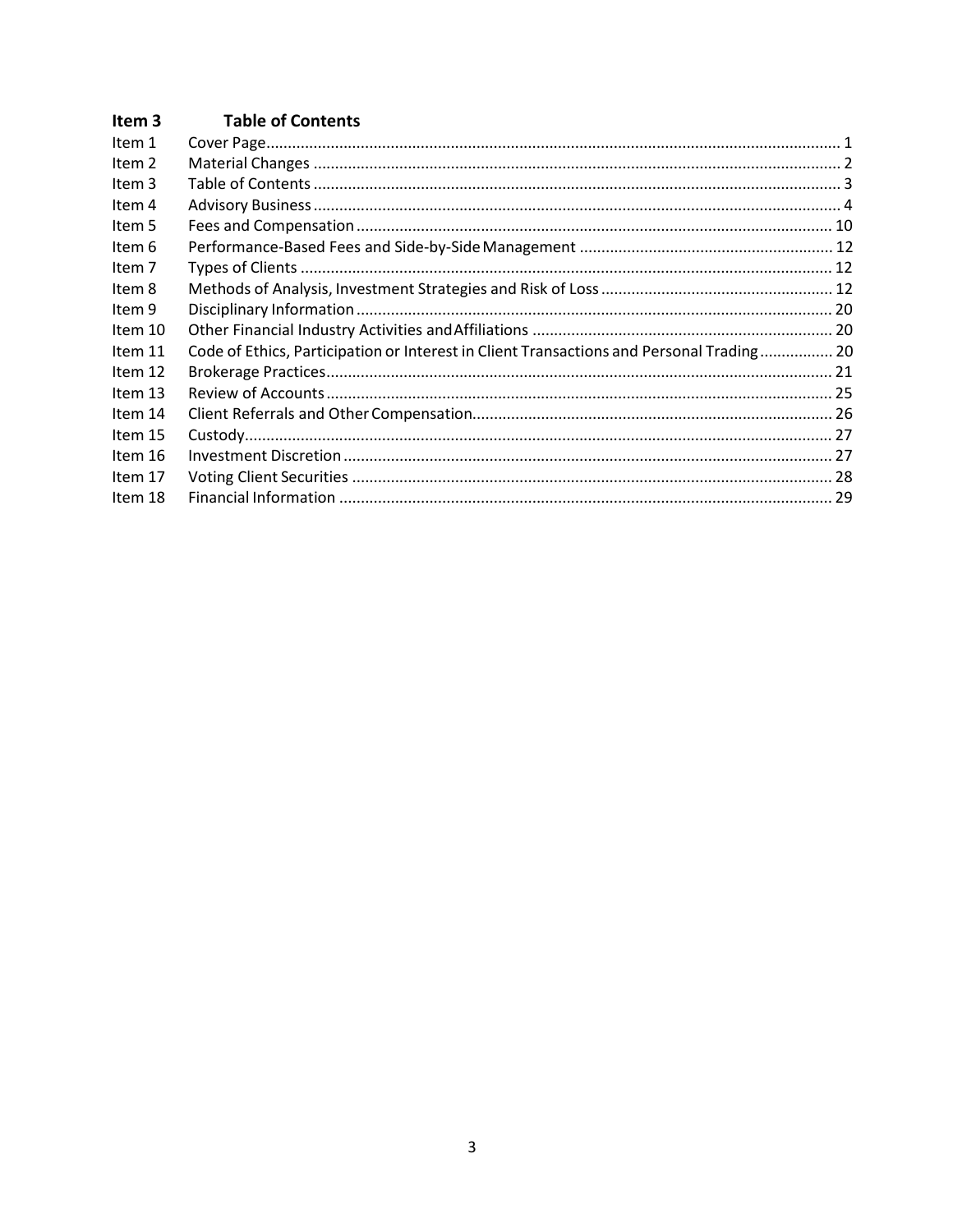# <span id="page-3-0"></span>**Item 4 Advisory Business**

- A. Opes Wealth Management, LLC ("OWM") is a corporation formed on November 6, 2018 in the State of California. OWM became registered with the United States Securities and Exchange Commission ("SEC") as an Investment Adviser Firm in December 2018. OWM is principally owned by Mark Duvall, Erin Whalen, and as of January 2022, Tracie Southerland.
- B. As discussed below, OWM offers to its clients (individuals, business entities, and trusts) discretionary investment advisory services, and, to the extent specifically requested by a client financial planning services and related consulting services.

#### **INVESTMENT ADVISORY SERVICES**

The client can determine to engage OWM to provide discretionary investment advisory services on a *fee‐only* basis. All investment advice provided is customized to each client's investment objectives and financial needs. OWM tailors its advisory services to meet the needs of its individual clients and seeks to ensure, on a continuous basis, that client portfolios are managed in a manner consistent with those needs and objectives. OWM consults with clients on an initial and ongoing basis to assess their specific risk tolerance, time horizon, liquidity constraints and other related factors relevant to the management of their portfolios.

#### **Opes Premier Services**

Clients may choose to engage OWM to provide combined financial planning and investment management services relative to investment accounts under the "Opes Premier Services" program ("Opes Premier Program"). To commence the Opes Premier Program engagement, clients are required to enter into a *Financial Counseling and Investment Advisory Agreement* with OWM setting forth the terms and conditions of the engagement (including termination), describing the scope of the services to be provided, and the fee that is due from the client.

An investment adviser representative will then meet with the client to ascertain investment objectives, risk tolerances, restrictions, and to create a balance sheet analysis report. Once defined and agreed upon, OWM will prepare the client's Financial Assessment and Recommendations analysis and review it in detail with the client. Thereafter, OWM will allocate investment assets consistent with the designated investment objectives and the Financial Assessment and Recommendations analysis. OWM primarily allocates investment assets among mutual funds and exchange traded funds ("ETFs") generally following the parameters of one or more similarly managed asset allocation models described in Item 8.C. below. Under the Opes Premier Program, OWM may adjust its trading strategies within the similarly managed investment allocation models on an individualized client basis depending upon each client's investment objectives and/or tax consequences.

When consistent with client investment objectives, OWM may also allocate all or a portion of their investment assets among Separately Managed Account programs sponsored by Charles Schwab & Co., Inc. (Charles Schwab & Co., Inc. and its affiliates including but not limited to Schwab Wealth Investment Advisory, Inc. are collectively referred to as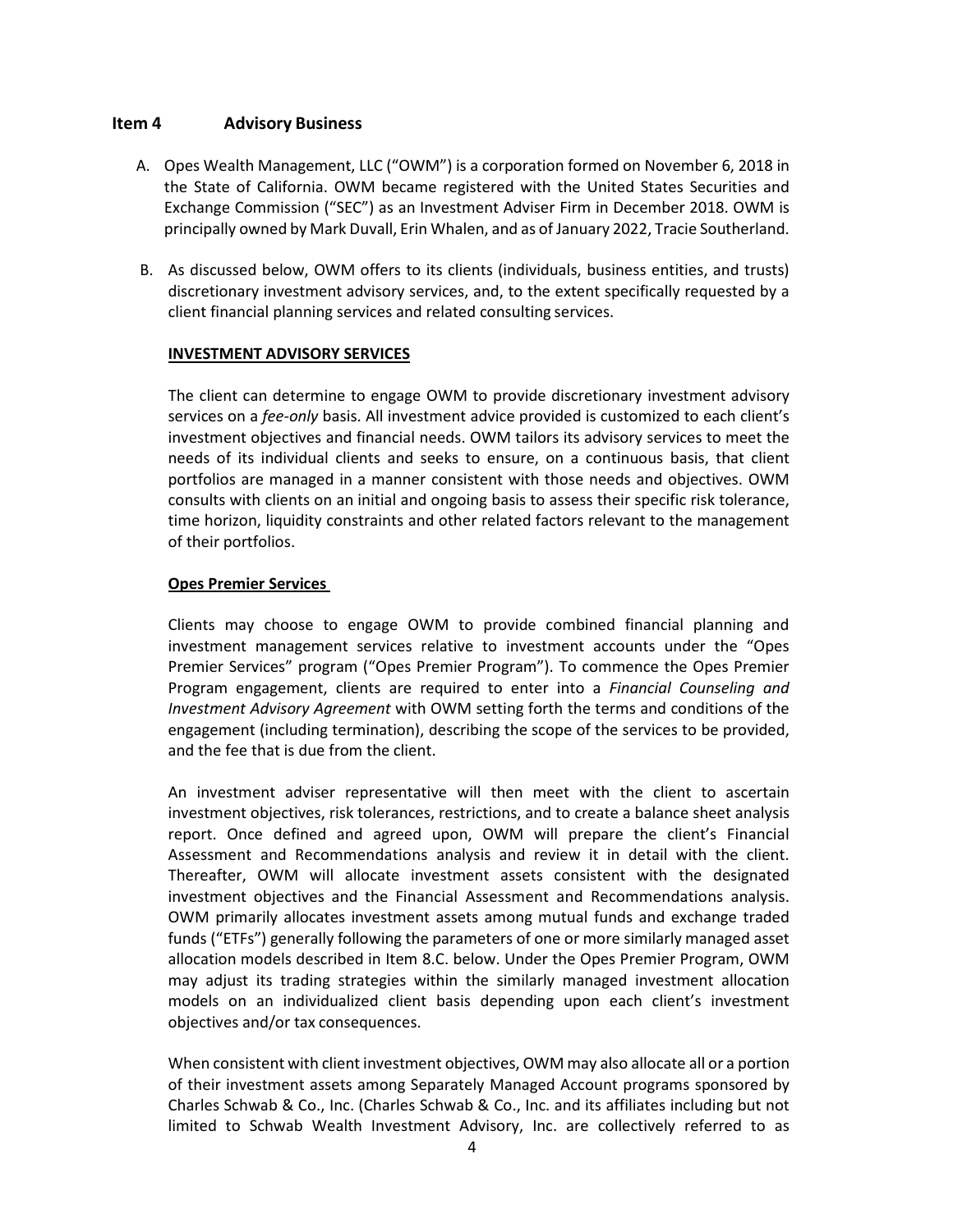"Schwab") OWM is not owned by, affiliated with, or sponsored or supervised by Schwab*.*  (Please refer to the "Separately Managed Account Program" disclosure below).

After OWM allocates Opes Premier Program investment assets, OWM continues to provide ongoing monitoring and review of account performance and asset allocation as compared to client investment objectives, provides tax loss harvesting and related consultation services as may be applicable, and rebalances the portfolio on a discretionary basis as applicable.

OWM also offers to review the Opes balance sheet analysis report on an annual basis with the client to address any changed circumstances, and to evaluate whether the financial plan is still appropriate based upon the client's individual investment objectives. OWM will also modify the balance sheet analysis report on an annual basis or upon a client's specific request based upon a change in financial circumstances without additional charge. However, in the event that the client requires extraordinary planning and/or consultation services (to be determined in the sole discretion of OWM), OWM may determine to charge for such additional, the dollar amount of which shall be set forth in separate written notice.

#### **Opes Select Services**

Clients may choose to engage OWM to provide combined financial planning and investment management services relative to investment accounts under the "Opes Select Services" program. To commence the Opes Select Program engagement, clients are required to enter into a *Financial Counseling and Investment Advisory Agreement* with OWM setting forth the terms and conditions of the engagement (including termination), describing the scope of the services to be provided, and the fee that is due from the client.

An investment adviser representative will then meet with the client to ascertain investment objectives, risk tolerances, restrictions, and to create a balance sheet analysis report. Once defined and agreed upon, OWM will prepare the client's Financial Assessment and Recommendations analysis and review it in detail with the client. Thereafter, OWM will allocate investment assets consistent with the designated investment objectives and the Financial Assessment and Recommendations analysis. OWM primarily allocates investment assets among mutual funds and exchange traded funds ("ETFs") generally following the parameters of one or more similarly managed asset allocation models described in Item 8.C. below. The Opes Select program differs from the Premier program in that there is no "location optimization" (tax optimization strategy that strategically allocates taxable and tax deferred investments), fewer and different Alternative Investments, no Separate Account Managers. Under the Opes Select Program, OWM may adjust its trading strategies within the similarly managed investment allocation models on an individualized client basis depending upon each client's investment objectives and/or tax consequences.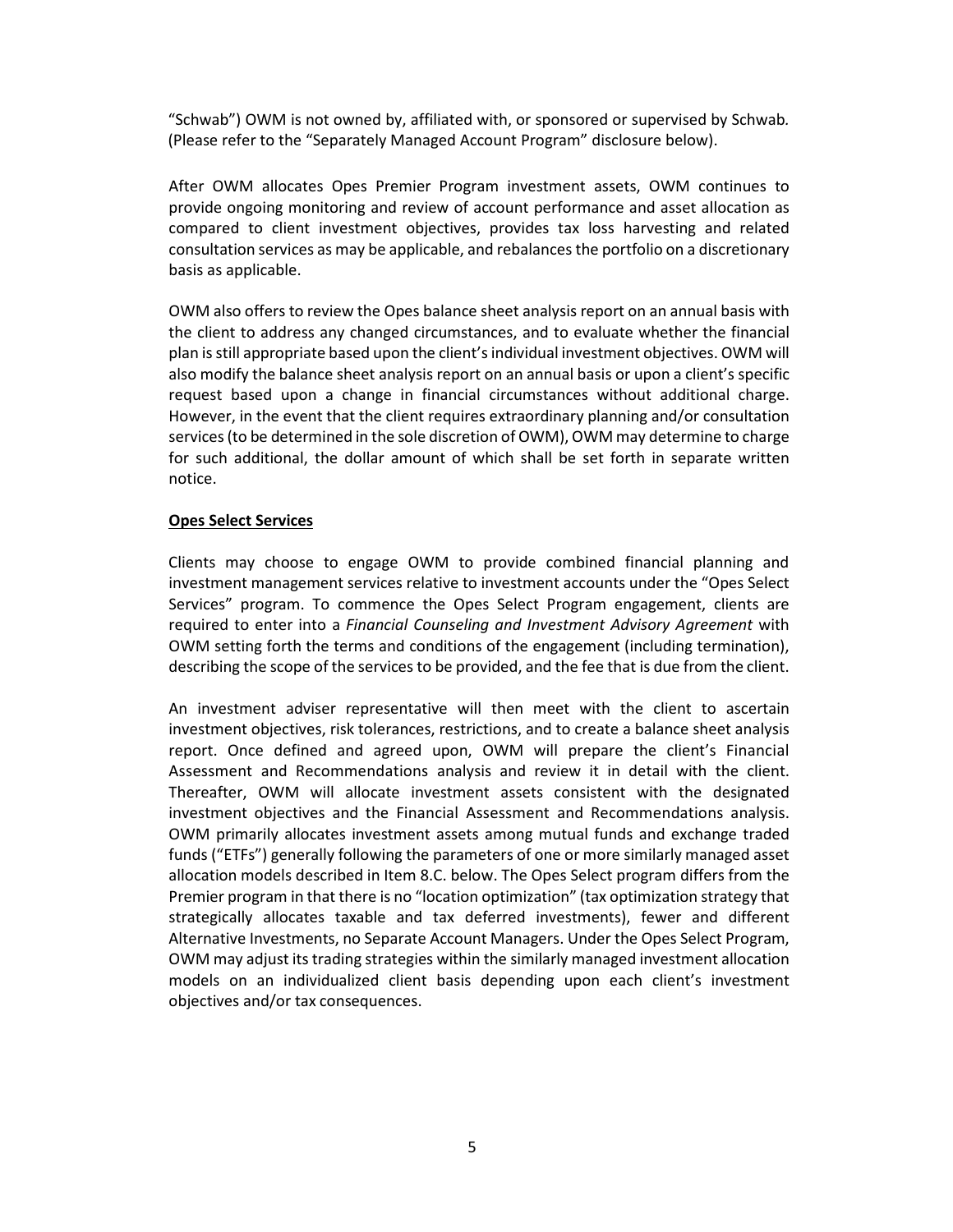After OWM allocates Opes Select Program investment assets, OWM continues to provide ongoing monitoring and review of account performance and asset allocation as compared to client investment objectives, provides tax loss harvesting and related consultation services as may be applicable, and rebalances the portfolio on a discretionary basis as applicable.

OWM also offers to review the Opes balance sheet analysis report on an annual basis with the client to address any changed circumstances, and to evaluate whether the financial plan is still appropriate based upon the client's individual investment objectives. OWM will also modify the balance sheet analysis report upon a client's specific request based upon a change in financial circumstances without additional charge. However, in the event that the client requires extraordinary planning and/or consultation services (to be determined in the sole discretion of OWM), OWM may determine to charge for such additional, the dollar amount of which shall be set forth in a separate written notice to the client.

#### **Opes Access Services**

Clients may choose to engage OWM to provide investment management services utilizing the Institutional Intelligent Portfolios® Program, relative to investment accounts with market values of at least \$5,000 under the "Opes Access Services" program. OWM may choose to accept accounts into the program that may be higher or lower than this threshold, in its sole discretion. The Institutional Intelligent Portfolios® Program is an automated investment program through which clients are invested in a range of investment strategies OWM has constructed and manages, each consisting of a portfolio of exchange traded funds ("ETFs") and a cash allocation. The client's portfolio is held in a brokerage account opened by the client at Charles Schwab & Co., Inc. ("CS&Co"). OWM uses the Institutional Intelligent Portfolios® platform ("Platform"), offered by Schwab Performance Technologies ("SPT"), a software provider to independent investment advisors and an affiliate of CS&Co., to operate Opes Access Services. OWM is independent of and not owned by, affiliated with, or sponsored or supervised by SPT, CS&Co., or their affiliates (collectively, "Schwab"). OWM, and not Schwab, is the client's investment adviser and primary point of contact with respect to Opes Access Services. As between OWM and Schwab, OWM is solely responsible for determining the appropriateness of Opes Access Services for the client, choosing a suitable investment strategy and portfolio for the client's investment needs and goals. OWM has contracted with SPT to provide OWM with the Platform, which consists of technology and related trading and account management services for Opes Access Services. The Platform enables OWM to make Opes Access Services available to clients online and includes a system that automates certain key parts of its investment process (the "System"). The System includes an online questionnaire that helps OWM determine the client's investment objectives and risk tolerance and select an appropriate investment strategy and portfolio. Clients should note that OWM will recommend a portfolio via the System in response to the client's answers to the online questionnaire. The client may then indicate an interest in a portfolio that is one level less or more conservative or aggressive than the recommended portfolio, but OWM then makes the final decision and selects a portfolio based on all the information it has about the client. The System also includes an automated investment engine through automatic rebalancing and tax-loss harvesting (if the client is eligible and elects).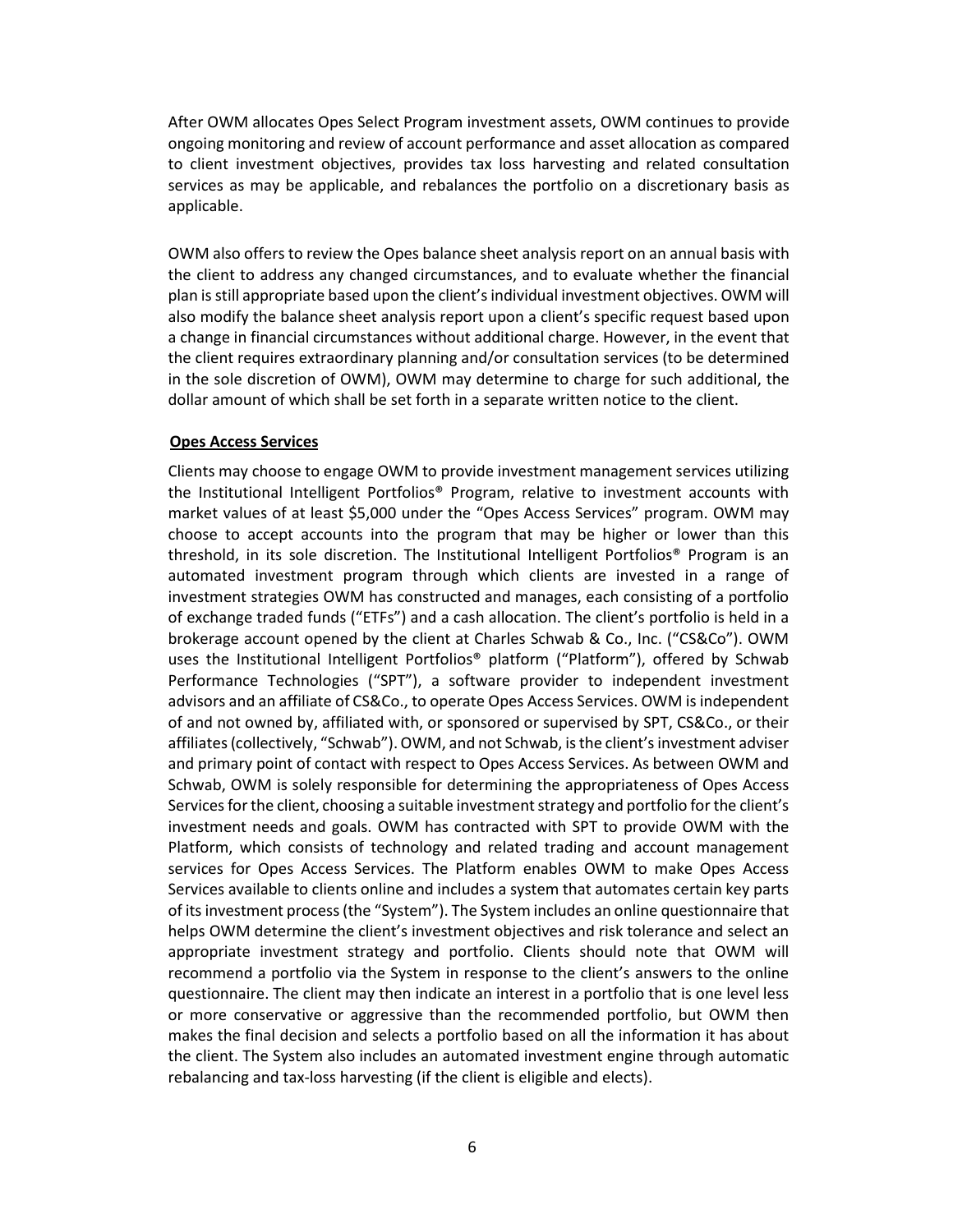OWM charges clients a fee for its services as described below under Item 5, Fees and Compensation. OWM's fees are not set or supervised by Schwab. Clients do not pay brokerage commissions or any other fees to Schwab as part of Opes Access Services.

OWM does not pay SPT fees for the Platform so long as it maintains \$100 million in client assets in accounts at CS&Co that are not enrolled in Opes Access Services. If Opes does not meet this condition, then it must pay SPT an annual licensing fee of 0.10% (10 basis points) on the value of its clients' assets in Opes Access Services. This arrangement presents a conflict of interest, as it provides an incentive for Opes to recommend that clients maintain their accounts at Schwab.

Clients enrolled in Opes Access Services are limited in the universe of investment options available to them. For example, the investment options available are limited to ETFs, whereas OWM recommends various other types of securities in its other services. Opes Access Services is designed to provide guidance and professional assistance to individuals who are beginning the process of accumulating wealth. Clients will have access to their accounts and a financial interface online but will also have the opportunity to confer with OWM with respect to their account.

#### **Rebalancing**

The System will rebalance a client's account periodically by generating instructions to CS&Co to buy and sell shares of ETFs and depositing or withdrawing funds through the "Sweep Program", considering the asset allocation for the client's investment strategy. Rebalancing trade instructions can be generated by the System when (i) the percentage allocation of an ETF varies by a set parameter established by OWM, (ii) OWM decides to change the ETFs or their percentage allocations for an investment strategy or (iii) OWM decides to change a client's investment strategy, which could occur, for example, when a client makes changes to their investment profile or imposes or modifies restrictions on the management of their account. Accounts below \$5,000 may deviate farther than the set parameters as well as the target allocation of the selected investment profile. Rebalancing below \$5,000 may impact the ability to maintain positions in selected asset classes due to the inability to buy or sell at least one share of an ETF. For example, withdrawal requests may require entire asset classes to be liquidated to generate and disburse the requested cash.

#### **Sweep Program**

Each investment strategy involves a cash allocation ("Cash Allocation") that will be held in a sweep program at Charles Schwab Bank (the "Sweep Program"). The Cash Allocation will be a minimum of 1% of an account's value to be held in cash, and may be higher, depending on the investment strategy chosen for a client. The Cash Allocation will be accomplished through enrollment in the Sweep Program, a program sponsored by Schwab. By enrolling in Opes Access Services, clients consent to having the free credit balances in their brokerage accounts at CS&Co swept into deposit accounts ("Deposit Accounts") at Charles Schwab Bank ("Schwab Bank") through the Sweep Program. Schwab Bank is an FDIC-insured depository institution that is a Schwab affiliate. The Sweep Program is a required feature of Opes Access Services. If the Deposit Account balances exceed the Cash Allocation for a client's investment strategy, the excess over the rebalancing parameter will be used to purchase securities as part of rebalancing. If clients request cash withdrawals from their accounts, this likely will require the sale of ETF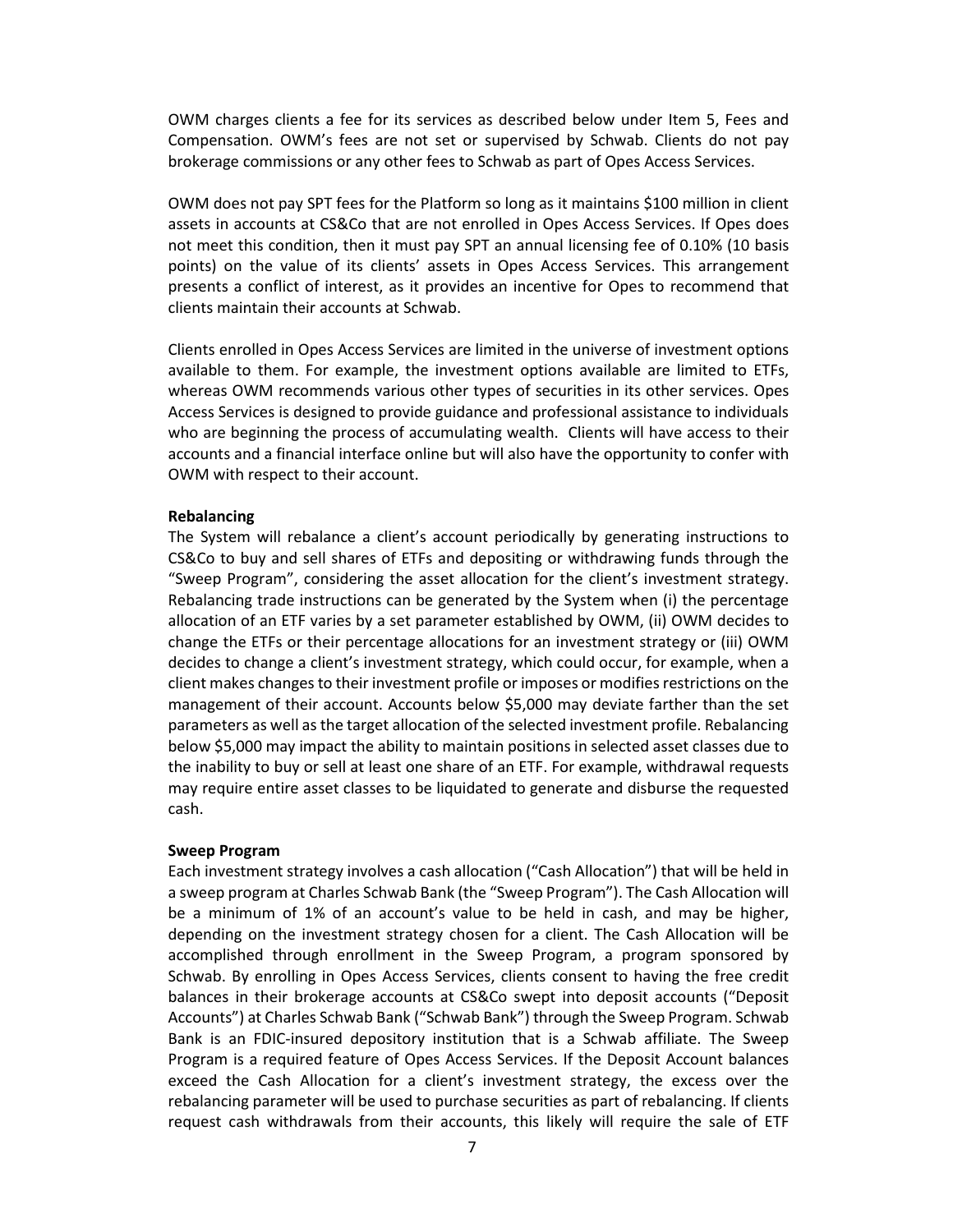positions in their accounts to bring their Cash Allocation in line with the target allocation for their chosen investment strategy. If those clients have taxable accounts, those sales may generate capital gains (or losses) for tax purposes. In accordance with an agreement with CS&Co, Schwab Bank has agreed to pay an interest rate to depositors participating in the Sweep Program that will be determined by reference to an index.

#### **MISCELLANEOUS**

**Non‐Investment Consulting/Implementation Services**. To the extent requested by the client, OWM may provide consulting services regarding non-investment related matters, such as estate planning, tax planning, insurance, expert witness, etc. Neither OWM, nor any of its representatives, serves as an attorney, accountant, or licensed insurance agent, and no portion of OWM's services should be construed as same. To the extent requested by a client, OWM may recommend the services of other professionals for certain non‐ investment implementation purposes (i.e. attorneys, accountants, insurance, etc.). The client is under no obligation to engage the services of any such recommended professional. The client retains absolute discretion over all such implementation decisions and is free to accept or reject any recommendation from OWM. **Please Note:** If the client engages any such recommended professional, and a dispute arises thereafter relative to such engagement, the client agrees to seek recourse exclusively from and against the engaged professional. It remains the client's responsibility to promptly notify OWM if there is ever any change in their financial situation or investment objectives for the purpose of reviewing, evaluating or revising OWM's previous recommendations and/or services.

**Separately Managed Account Programs**. In the Opes Premier Services program, OWM may allocate (and/or recommend that the client allocate) a portion of a client's investment assets among unaffiliated Separately Managed Account programs sponsored by *Schwab*  and/or its affiliated entities in accordance with the client's designated investment objective(s). In such situations, the Separately Managed Account Manager shall have day‐ to-day responsibility for the active discretionary management of the allocated assets. OWM shall continue to render investment advisory services to the client relative to the ongoing monitoring and review of account performance, asset allocation and client investment objectives. Factors which OWM shall consider in recommending Separately Managed Account programs include the client's designated investment objective(s) as applied to the Separately Managed Account program: management style, performance, reputation, financial strength, reporting, pricing, and research. In the event that OWM is engaged to provide investment advisory services as part of an unaffiliated Separately Managed Account program, OWM will be unable to negotiate commissions and/or transaction costs.

**Use of Mutual Funds**. Most mutual funds and exchange traded funds are available directly to the public. Thus, a prospective client can obtain many of the funds that may be utilized by OWM independent of engaging OWM as an investment advisor. However, if a prospective client determines to do so, he/she will not receive OWM's initial and ongoing investment advisory services. In addition to OWM's investment advisory fee described below, and transaction and/or custodial fees discussed below, clients will also incur, relative to all mutual fund and exchange traded fund purchases, charges imposed at the fund level (e.g. management fees and other fund expenses).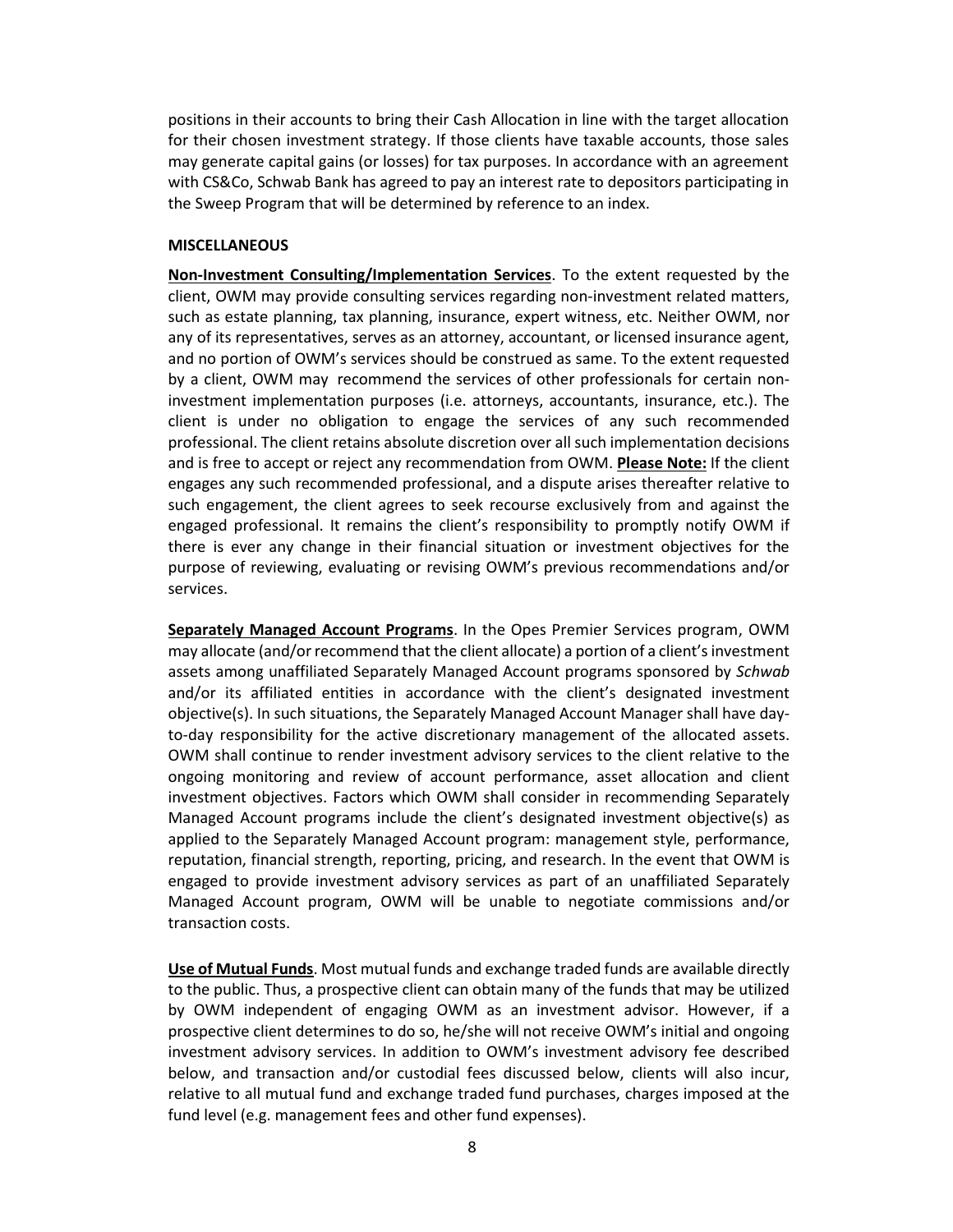**Portfolio Activity**. OWM has a fiduciary duty to provide services consistent with the client's best interest. As part of its investment advisory services, OWM will review client portfolios on an ongoing basis to determine if any changes are necessary based upon various factors, including, but not limited to, investment performance, fund manager tenure, style drift, account additions/withdrawals, and/or a change in the client's investment objective. Based upon these factors, there may be extended periods of time when OWM determines that changes to a client's portfolio are neither necessary nor prudent. Of course, as indicated below, there can be no assurance that investment decisions made by OWM will be profitable or equal any specific performance level(s).

**Client Obligations**. In performing its services, OWM shall not be required to verify any information received from the client or from the client's other professionals, and is expressly authorized to rely thereon. Moreover, each client is advised that it remains their responsibility to promptly notify OWM if there is ever any change in their financial situation or investment objectives for the purpose of reviewing, evaluating or revising OWM's previous recommendations and/or services.

**Fiduciary Acknowledgment**. When OWM provides investment advice to you regarding your retirement plan account or individual retirement account, OWM is a fiduciary within the meaning of Title I of the Employee Retirement Income Security Act and/or the Internal Revenue Code, as applicable, which are laws governing retirement accounts. The way OWM makes money creates some conflicts with client interests, so OWM operates under a special rule that requires the Firm to act in the clients' best interest and not put OWM interest ahead of the clients.'

- C. OWM shall provide investment advisory services specific to the needs of each client. Prior to providing investment advisory services, an investment adviser representative will ascertain each client's investment objective(s). Thereafter, OWM shall allocate and/or recommend that the client allocate investment assets consistent with the designated investment objective(s). Clients may impose reasonable restrictions on the management of their accounts if OWM determines, in its sole discretion, that the conditions would not materially impact the performance of a management strategy or prove overly burdensome for OWM's management efforts.
- D. OWM will not assume any responsibility for the accuracy or the information provided by clients. OWM is not obligated to verify any information received from a client or other professionals (e.g., attorney, accountant) designated by a client, and OWM is expressly authorized by the client to rely on such information provided. Under all circumstances, clients are responsible for promptly notifying OWM in writing of any material changes to the client's financial situation, investment objectives, time horizon, or risk tolerance. In the event that a Client notifies OWM of any changes, OWM will review such changes and implement any necessary revisions to the Client's portfolio.

OWM does not sponsor a wrap fee program for its investment advisory services.

E. As of December 31, 2021, OWM had Assets of \$508,656,733 under management on a discretionary basis.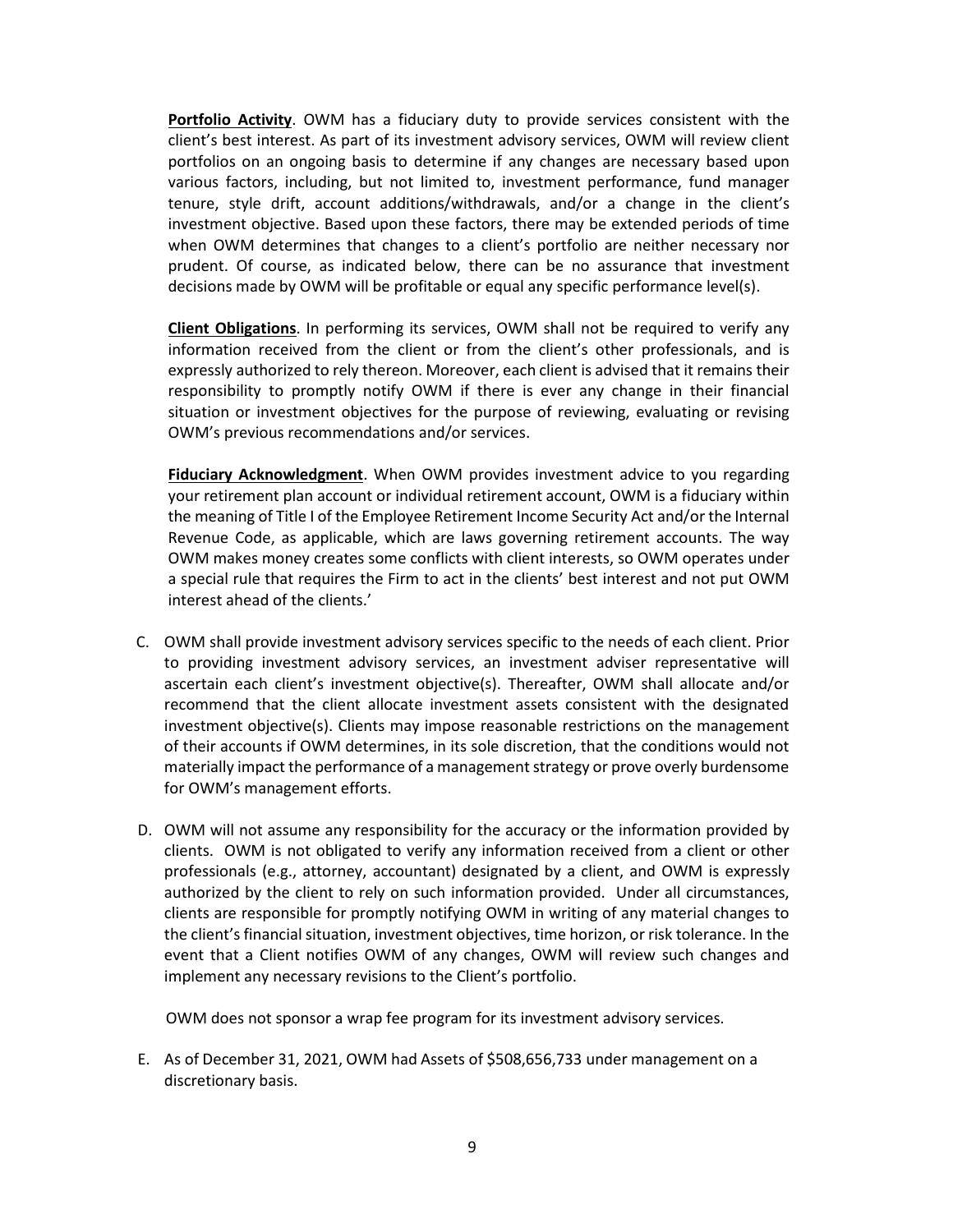# <span id="page-9-0"></span>**Item 5 Fees and Compensation**

#### A. INVESTMENT ADVISORY SERVICES

If a client determines to engage OWM to provide discretionary investment advisory services on a *fee-only* basis, OWM shall deduct fees and/or bill clients quarterly in advance, based upon the market value of the assets (including cash, accrued interest and the value of securities held on margin) on the last business day of the previous quarter. OWM's annual investment advisory fee shall be agreed upon with each client and asset for in an agreement executed by OWM and the client, based upon a percentage (%) of the market value and type of assets placed under OWM's management as follows:

#### **Opes Premier Services**

1.25% of the value of the account between \$0 and \$1M 0.65% of the value of the account between \$1M and up to \$2M 0.55% of the value of the account between \$2M and up to \$5M 0.35% of the value of the account over \$5M

#### **Opes Select Services**

1.0% of the value of the account between \$0 and \$1M 0.6% of the value of the account between \$1M and up to \$2M 0.5% of the value of the account between \$2M and up to \$5M 0.3% of the value of the account over \$5M

#### **Opes Access Services**

0.75% of the value of the account between \$0M and up to \$1M 0.45% of the value of the account between \$1M and up to \$5M 0.3% of the value of the account over \$5M

#### Additional Optional Services

If client requires detailed financial planning, a balance sheet analysis report will be provided upon request. OWM will review and evaluate the result with the client. An additional service fee of \$1,500 will be charged.

Notwithstanding the foregoing, OWM and the client may choose to negotiate an annual advisory fee or a fee for additional optional services that varies from the ranges and schedules set forth above. Factors upon which and advisory fee may be based include, but are not limited to, the size and nature of the relationship, the services rendered, the nature and complexity of the products and investments involved, time commitments, and travel requirements. The Advisory fee charged by the Firm will apply to all of the client's assets under management, unless specifically excluded in the client agreement. Although OWM believes that its fees are competitive, clients should understand that lower fees for comparable services may be available from other sources and firms.

B. OWM generally deducts its advisory fees from a client's investment account held at his/her custodian. Upon engaging OWM to manage such account(s), a client grants OWM this limited authority through a written instruction to the custodian of his/her account(s).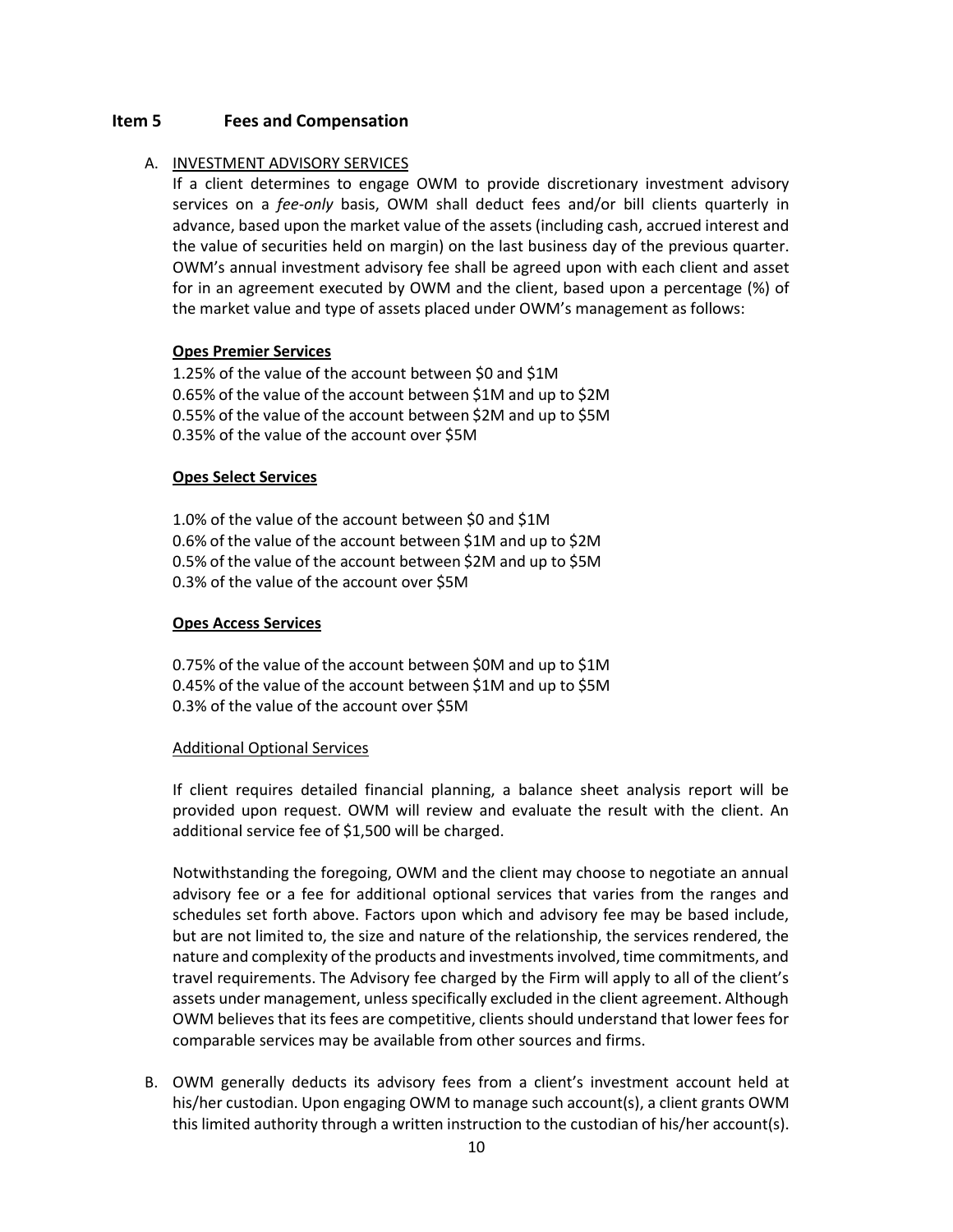The client is responsible for verifying the accuracy of the calculation of the advisory fee; the custodian will not determine whether the fee is accurate or properly calculated.

Although clients generally are required to have their investment advisory fees deducted from their accounts, in some cases, OWM will bill the client directly for advisory fees if it determines that such billing arrangement is appropriate given the circumstances.

The custodian of the client's accounts provides each client with a statement, at least quarterly, indicating separate line items for all amounts disbursed from the client's account(s), including any fees paid directly to OWM.

Clients may make additions to and withdrawals from their account at any time, subject to OWM's right to terminate an account. Additions may be in cash or securities provided that the Firm reserves the right to liquidate transferred securities or decline to accept particular securities into a client's account. Clients may withdraw account assets at any time on notice to OWM, subject to the usual and customary securities settlement procedures. However, the Firm generally designs its portfolios as long-term investments and the withdrawal of assets may impair the achievement of a client's investment objectives. OWM may consult with its clients about the options and implications of transferring securities. Clients are advised that when transferred securities are liquidated, they may be subject to transaction fees, short-term redemption fees, fees assessed at the mutual fund level (e.g. contingent deferred sales charges) and/or tax ramifications.

Investment management services between OWM and the client may be terminated at any time by either OWM or the client upon written notice, as outlined in the *Investment Advisory Agreement*. OWM does not impose termination fees when the client terminates the relationship, except when agreed upon in advance.

- C. In connection with OWM's management of an account, a client will incur fees and/or expenses separate from and in addition to OWM's advisory fee. These additional fees may include transaction charges and the fees/expenses charged by any custodian, subadvisor, mutual fund, ETF, separate account manager (and the manager's platform manager, if any), limited partnership, or other advisor, transfer taxes, odd lot differentials, exchange fees, interest charges, ADR processing fees, and any charges, taxes or other fees mandated by any federal, state or other applicable law, retirement plan account fees (where applicable), margin interest, brokerage commissions, mark-ups or mark-downs and other transaction-related costs, electronic fund and wire fees, and any other fees that reasonably may be borne by a brokerage account. For Independent Managers, clients should review each manager's Form ADV 2A disclosure brochure and any contract they sign with the Independent Manager (in a dual contract relationship). The client is responsible for all such fees and expenses. Please see Item 12 of this brochure regarding brokerage practices.
- D. As noted in Item 5(B) above, OWM's annual investment advisory fees are generally paid in advance and shall be prorated and paid quarterly, based upon the market value of the assets on the last business day of the previous quarter.

The *Investment Advisory Agreement* between OWM and the client will continue in effect until terminated by either party by written notice in accordance with the terms of the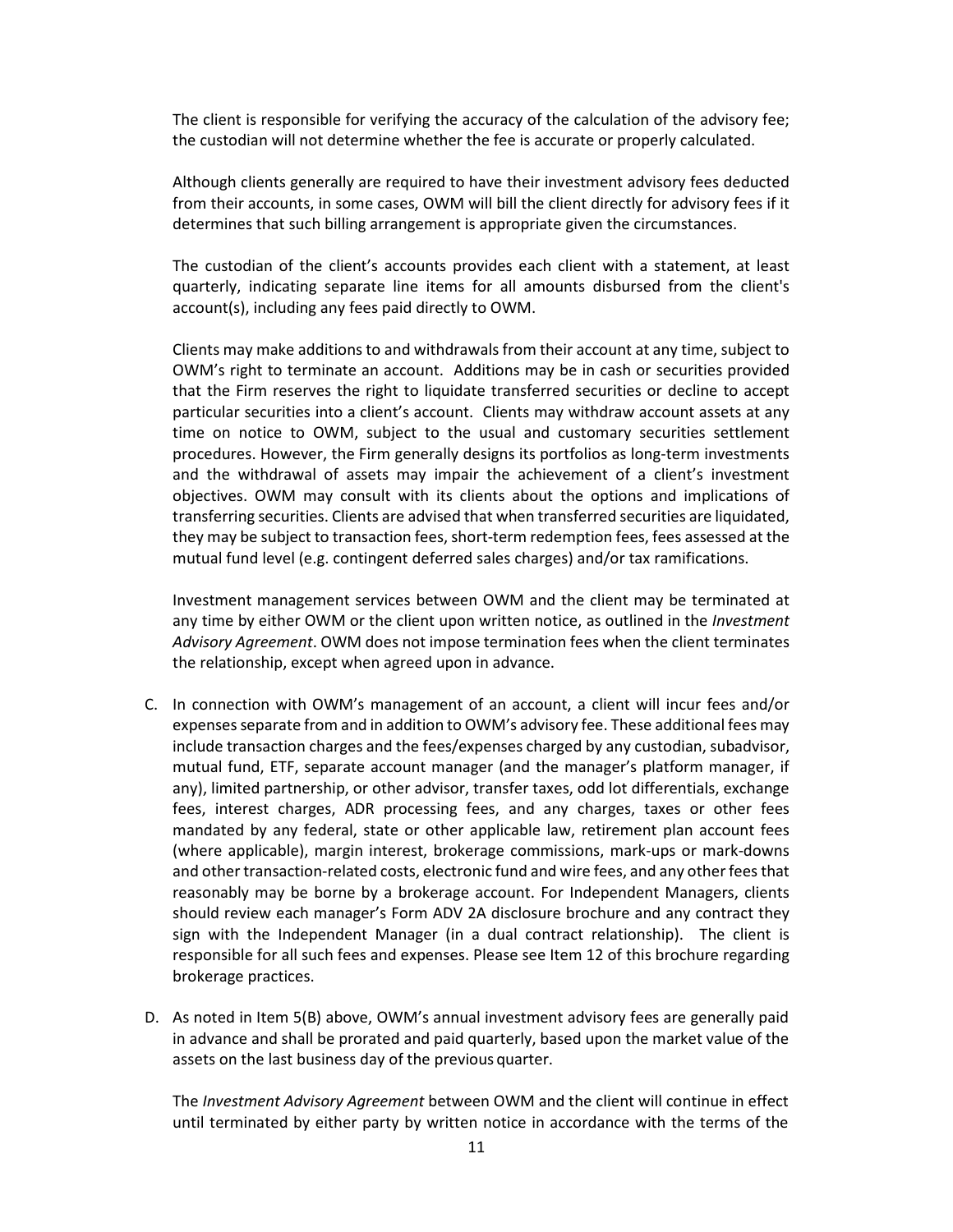*Investment Advisory Agreement*. Upon termination, OWM shall refund equal to the pro‐ rated portion of the advanced advisory fee paid based upon the number of days remaining in the billing quarter. Client refunds are credited back to the account prior to delinking, whenever possible. If not possible, refunds are issued via check to the client's recorded legal address.

E. Neither OWM nor its representatives accept compensation from the purchase or sale of securities or other investment products, other than the investment advisory fees noted above.

# <span id="page-11-0"></span>**Item 6 Performance‐Based Fees and Side‐by‐SideManagement**

Neither OWM nor any supervised person of OWM accepts performance‐based fees or participate in side-by-side management. Performance-based fees are fees that are based on a share of a capital gains or capital appreciation of a client's account. Side-by-side management refers to the practice of managing accounts that are charged performancebased fees while at the same time managing accounts that are not charged performancebased fees. OWM's fees are calculated as described in Item 5 above.

# <span id="page-11-1"></span>**Item 7 Types of Clients**

OWM's offers investment advisory services to individuals, business entities, and trusts. OWM typically imposes a minimum asset size of \$700,000 for Opes Premiere Services, \$350,000 for Opes Select Services, and \$5,000 for Opes Access Services, however OWM does reserve the right to accept or decline a potential client for any reason in its sole discretion.

# <span id="page-11-2"></span>**Item 8 Methods of Analysis, Investment Strategies and Risk of Loss**

A primary step in OWM's investment strategy is getting to know the clients – to understand their financial condition, risk profile, investment goals, tax situation, and liquidity constraints – and assemble a complete picture of their financial situation. To aid in this understanding, OWM offers clients financial planning that is highly customized and tailored. This comprehensive approach is integral to the way that OWM does business. Once OWM has a true understanding of its clients' needs and goals, the investment process can begin, and the Firm can recommend strategies and investments that it believes are aligned with the client's goals and risk profile.

- A. OWM shall utilize the following methods of security analysis:
	- Fundamental (analysis performed on historical and present data, with the goal of making financial forecasts)
	- Technical (analysis performed on historical and present data, focusing on price and trade volume, to forecast the direction of prices)
	- Cyclical (analysis performed on historical relationships between price and market trends, to forecast the direction of prices)

OWM shall utilize the following investment strategies when implementing investment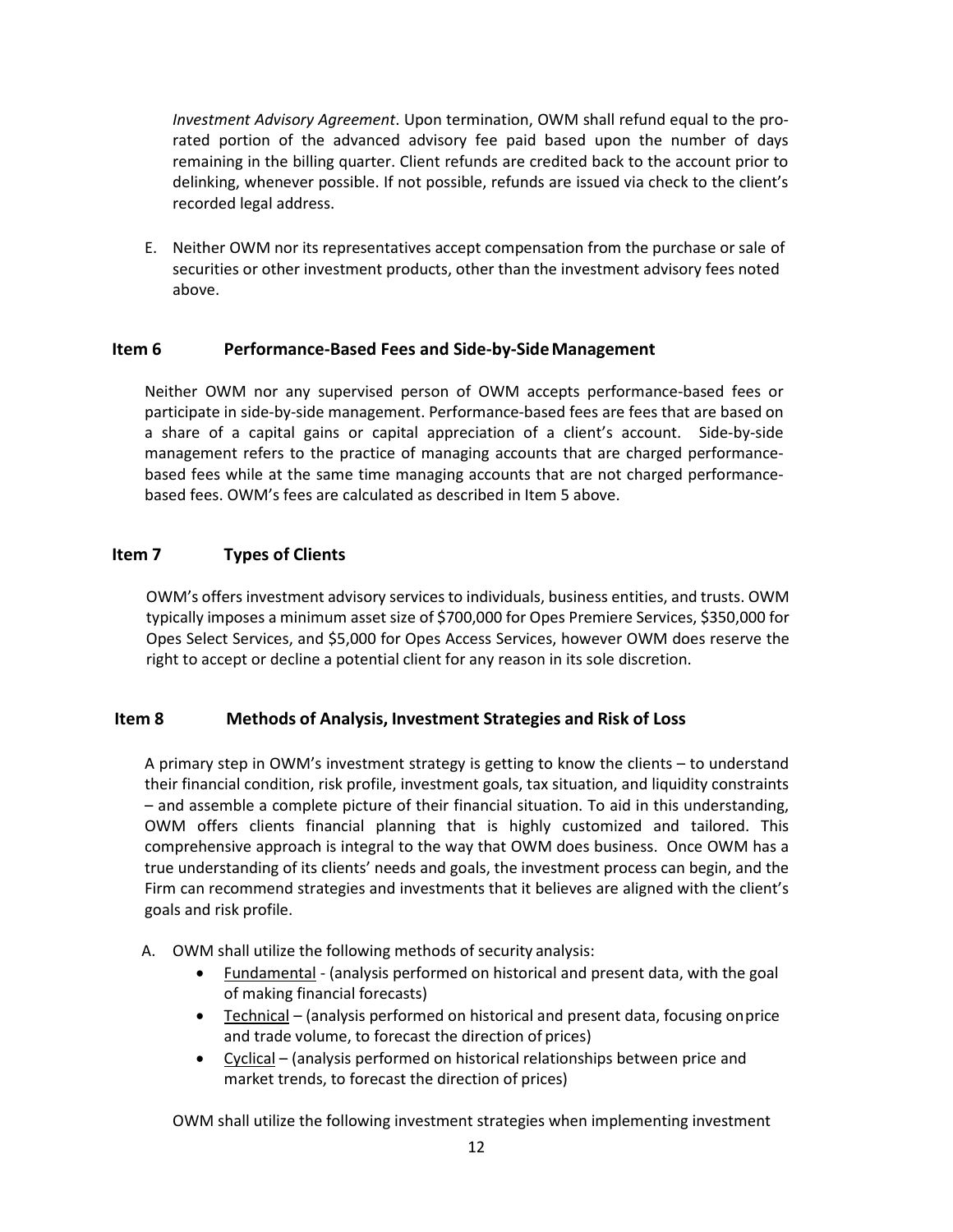advice given to clients:

- Long Term Purchases (securities held at least a year)
- Short Term Purchases (securities sold within a year)
- Limited Liquidity Purchases (securities that can be purchased or redeemed only at specified times

As outlined above, OWM employs fundamental analysis methods in developing investment strategies for its clients. Research and analysis from OWM is based on numerous sources, including third-party research materials and publicly-available materials, such as company annual reports, prospectuses, and press releases. For OWM, this process typically involves an analysis of an issuer's management team, investment strategies, style drift, past performance, reputation and financial strength in relation to the asset class concentrations and risk exposures of the Firm's model asset allocations. A substantial risk in relying upon fundamental analysis is that while the overall health and position of a company may be good, evolving market conditions may negatively impact the security.

OWM generally employs a long-term investment strategy for its clients, as consistent with their financial goals. At times, the Firm may also buy and sell positions that are more short-term in nature, depending on the goals of the client and/or the fundamentals of the security, sector or asset class.

Client portfolios with similar investment objectives and asset allocation goals may own different securities and investments. The client's portfolio size, tax sensitivity, desire for simplicity, income needs, long-term wealth transfer objectives, time horizon and choice of custodian are all factors that influence OWM's investment recommendations.

Investing in securities involves risk of loss that clients should be prepared to bear. A client can lose all or a substantial portion of his/her investment. A client should be willing to bear such a loss. Some investments are intended only for sophisticated investors and can involve a high amount of risk. Different types of investments involve varying degrees of risk, and it should not be assumed that future performance of any specific investment or investment strategy (including the investments and/or investment strategies recommended or undertaken by OWM) will be profitable or equal any specific performance level(s).

B. Investing in securities involves a significant risk of loss which clients should be prepared to bear. OWM's investment recommendations are subject to various market, currency, economic, political and business risks, and such investment decisions will not always be profitable. Clients should be aware that there may be a loss or depreciation to the value of the client's account. There can be no assurance that the client's investment objectives will be obtained and no inference to the contrary should be made.

Generally, the market value of equity stocks will fluctuate with market conditions, and small- stock prices generally will fluctuate more than large-stock prices. The market value of fixed income securities will generally fluctuate inversely with interest rates and other market conditions prior to maturity. Fixed income securities are obligations of the issuer to make payments of principal and/or interest on future dates, and include, among other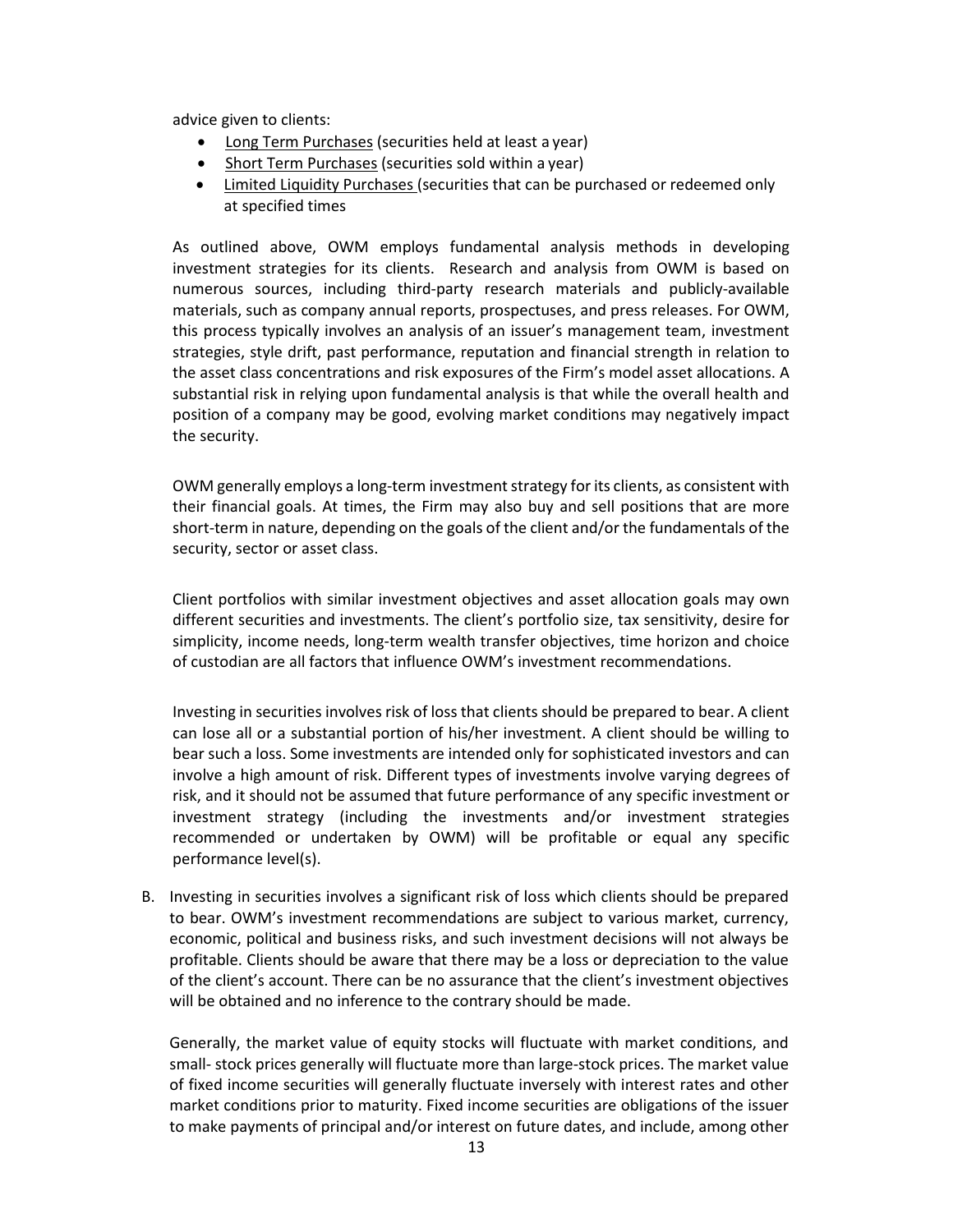securities: bonds, notes and debentures issued by corporations; debt securities issued or guaranteed by the U.S. government or one of its agencies or instrumentalities, or by a non-U.S. government or one of its agencies or instrumentalities; municipal securities; and mortgage-backed and asset-backed securities. These securities may pay fixed, variable, or floating rates of interest, and may include zero coupon obligations and inflation-linked fixed income securities. The value of longer duration fixed income securities will generally fluctuate more than shorter duration fixed income securities. Investments in overseas markets also pose special risks, including currency fluctuation and political risks, and it may be more volatile than that of a U.S. only investment. Such risks are generally intensified for investments in emerging markets. In addition, there is no assurance that a mutual fund or ETF will achieve its investment objective. Past performance of investments is no guarantee of future results.

OWM's primary investment strategies ‐ Long Term Purchases, Short Term Purchases, and Limited Liquidity Purchases ‐ are fundamental investment strategies. However, every investment strategy has its own inherent risks and limitations. For example, longer term investment strategies require a longer investment time period to allow for the strategy to potentially develop. Shorter term investment strategies require a shorter investment time period to potentially develop but, as a result of more frequent trading, may incur higher transactional costs when compared to a longer term investment strategy.

Additional risks involved in the securities recommended by OWM include, among others:

• **Stock market risk**, which is the chance that stock prices overall will decline. The market value of equity securities will generally fluctuate with market conditions. Stock markets tend to move in cycles, with periods of rising prices and periods of falling prices. Prices of equity securities tend to fluctuate over the short term as a result of factors affecting the individual companies, industries or the securities market as a whole. Equity securities generally have greater price volatility than fixed income securities.

• **Sector risk**, which is the chance that significant problems will affect a particular sector, or that returns from that sector will trail returns from the overall stock market. Daily fluctuations in specific market sectors are often more extreme than fluctuations in the overall market.

**Issuer risk,** which is the risk that the value of a security will decline for reasons directly related to the issuer, such as management performance, financial leverage, and reduced demand for the issuer's goods or services.

• **Non-diversification risk,** which is the risk of focusing investments in a small number of issuers, industries or foreign currencies, including being more susceptible to risks associated with a single economic, political or regulatory occurrence than a more diversified portfolio might be.

• **Value investing risk,** which is the risk that value stocks not increase in price, not issue the anticipated stock dividends, or decline in price, either because the market fails to recognize the stock's intrinsic value, or because the expected value was misgauged. If the market does not recognize that the securities are undervalued, the prices of those securities might not appreciate as anticipated. They also may decline in price even though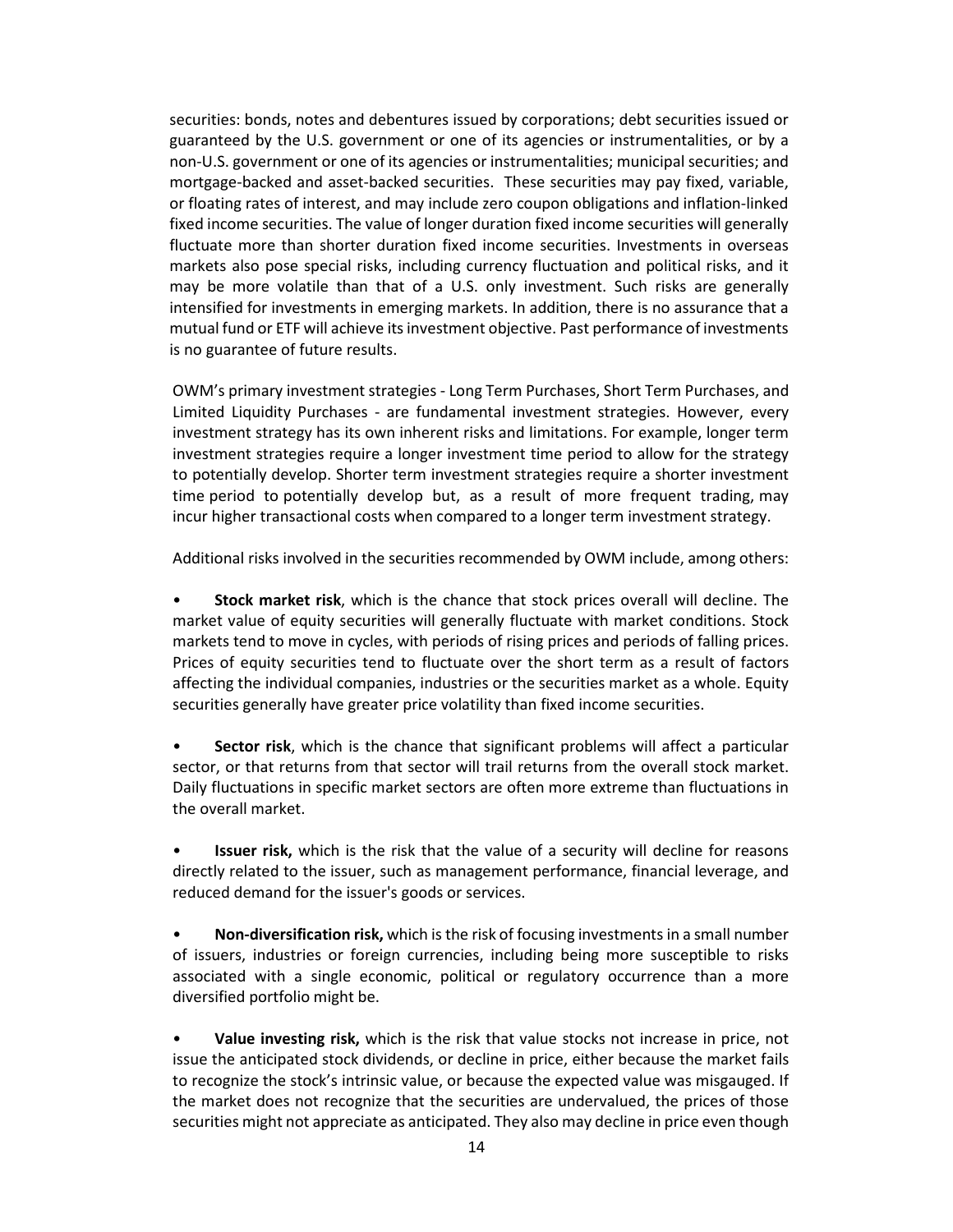in theory they are already undervalued. Value stocks are typically less volatile than growth stocks, but may lag behind growth stocks in an up market.

• **Smaller company risk,** which is the risk that the value of securities issued by a smaller company will go up or down, sometimes rapidly and unpredictably as compared to more widely held securities. Investments in smaller companies are subject to greater levels of credit, market and issuer risk.

• **Foreign (non-U.S.) investment risk**, which is the risk that investing in foreign securities result in the portfolio experiencing more rapid and extreme changes in value than a portfolio that invests exclusively in securities of U.S. companies. Risks associated with investing in foreign securities include fluctuations in the exchange rates of foreign currencies that may affect the U.S. dollar value of a security, the possibility of substantial price volatility as a result of political and economic instability in the foreign country, less public information about issuers of securities, different securities regulation, different accounting, auditing and financial reporting standards and less liquidity than in the U.S. markets.

• **Interest rate risk,** which is the chance that prices of fixed income securities decline because of rising interest rates. Similarly, the income from fixed income securities may decline because of falling interest rates.

• **Credit risk,** which is the chance that an issuer of a fixed income security will fail to pay interest and principal in a timely manner, or that negative perceptions of the issuer's ability to make such payments will cause the price of that fixed income security to decline.

**Exchange Traded Fund (ETF) risk,** which is the risk of an investment in an ETF, including the possible loss of principal. ETFs typically trade on a securities exchange and the prices of their shares fluctuate throughout the day based on supply and demand, which may not correlate to their net asset values. Although ETF shares will be listed on an exchange, there can be no guarantee that an active trading market will develop or continue. Owning an ETF generally reflects the risks of owning the underlying securities it is designed to track. ETFs are also subject to secondary market trading risks. In addition, an ETF may not replicate exactly the performance of the index it seeks to track for a number of reasons, including transaction costs incurred by the ETF, the temporary unavailability of certain securities in the secondary market, or discrepancies between the ETF and the index with respect to weighting of securities or number of securities held.

• **Management risk,** which is the risk that the investment techniques and risk analyses applied by OWM may not produce the desired results and that legislative, regulatory, or tax developments, affect the investment techniques available to OWM. There is no guarantee that a client's investment objectives will be achieved.

• **Real estate risk,** which is the risk that an investor's investments in Real Estate Investment Trusts ("REITs") or real estate-linked derivative instruments will subject the investor to risks similar to those associated with direct ownership of real estate, including losses from casualty or condemnation, and changes in local and general economic conditions, supply and demand, interest rates, zoning laws, regulatory limitations on rents, property taxes and operating expenses. An investment in REITs or real estate-linked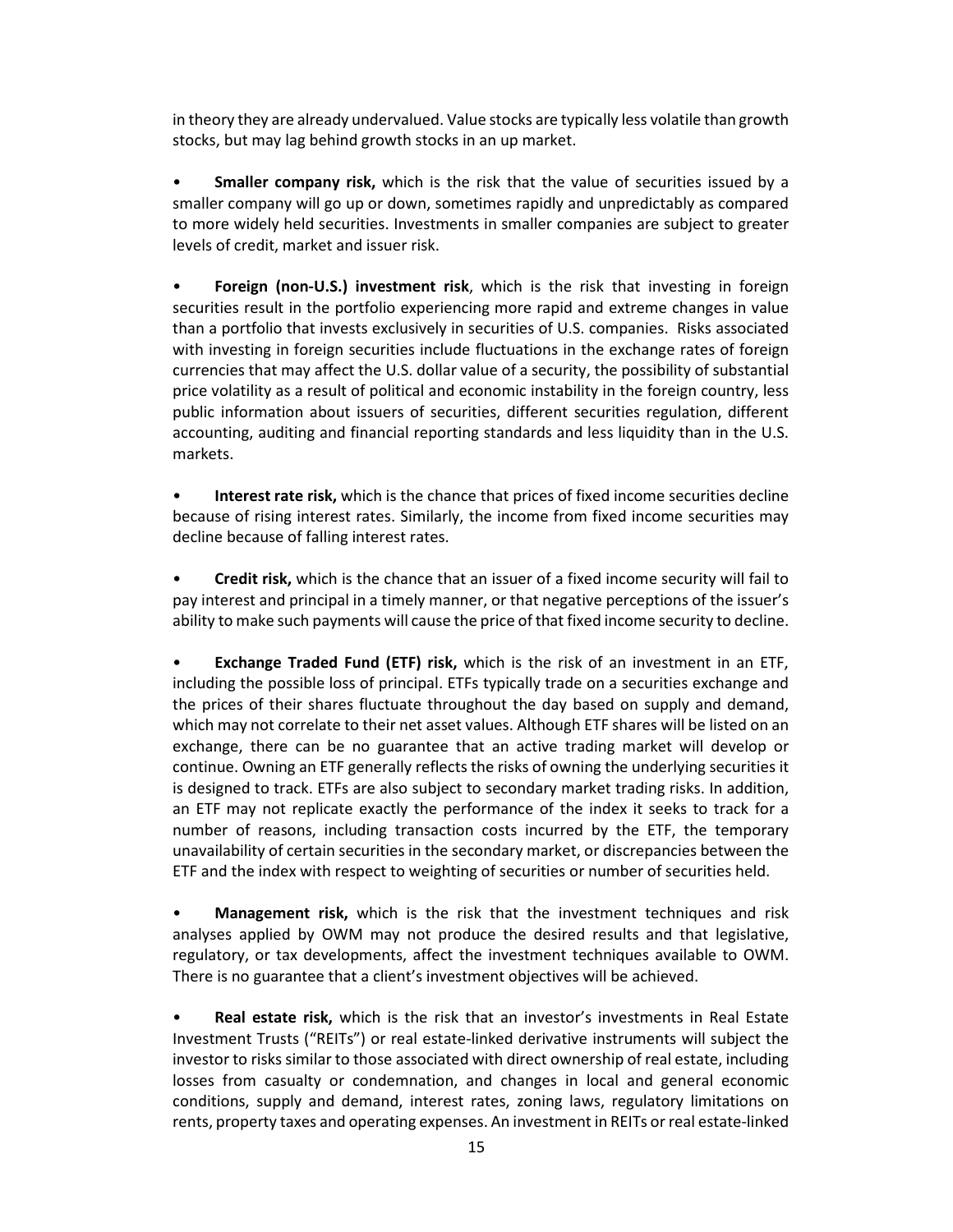derivative instruments subject the investor to management and tax risks.

• **Investment companies ("Mutual Funds") risk,** when an investor invests in mutual funds, the investor will bear additional expenses based on his/her pro rata share of the mutual fund's operating expenses, including the management fees. The risk of owning a mutual fund generally reflects the risks of owning the underlying investments the mutual fund holds.

• **Commodity risk,** generally commodity prices fluctuate for many reasons, including changes in market and economic conditions or political circumstances (especially of key energy-producing and consuming countries), the impact of weather on demand, levels of domestic production and imported commodities, energy conservation, domestic and foreign governmental regulation (agricultural, trade, fiscal, monetary and exchange control), international politics, policies of OPEC, taxation and the availability of local, intrastate and interstate transportation systems and the emotions of the marketplace. The risk of loss in trading commodities can be substantial.

• **Cybersecurity risk,** which is the risk related to unauthorized access to the systems and networks of OWM and its service providers. The computer systems, networks and devices used by OWM and service providers to us and our clients to carry out routine business operations employ a variety of protections designed to prevent damage or interruption from computer viruses, network failures, computer and telecommunication failures, infiltration by unauthorized persons and security breaches. Despite the various protections utilized, systems, networks or devices potentially can be breached. A client could be negatively impacted as a result of a cybersecurity breach. Cybersecurity breaches can include unauthorized access to systems, networks or devices; infection from computer viruses or other malicious software code; and attacks that shut down, disable, slow or otherwise disrupt operations, business processes or website access or functionality. Cybersecurity breaches cause disruptions and impact business operations, potentially resulting in financial losses to a client; impediments to trading; the inability by us and other service providers to transact business; violations of applicable privacy and other laws; regulatory fines, penalties, reputational damage, reimbursement or other compensation costs, or other compliance costs; as well as the inadvertent release of confidential information. Similar adverse consequences could result from cybersecurity breaches affecting issues of securities in which a client invests; governmental and other regulatory authorities; exchange and other financial market operators, banks, brokers, dealers and other financial institutions; and other parties. In addition, substantial costs may be incurred by those entities in order to prevent any cybersecurity breaches in the future.

• **Alternative investments/private funds risk,** investing in alternative investments is speculative, not suitable for all clients, and intended for experienced and sophisticated investors who are willing to bear the high economic risks of the investment, which can include:

- loss of all or a substantial portion of the investment due to leveraging, shortselling or other speculative investment practices;
- lack of liquidity in that there may be no secondary market for the investment and none expected to develop;
- volatility of returns;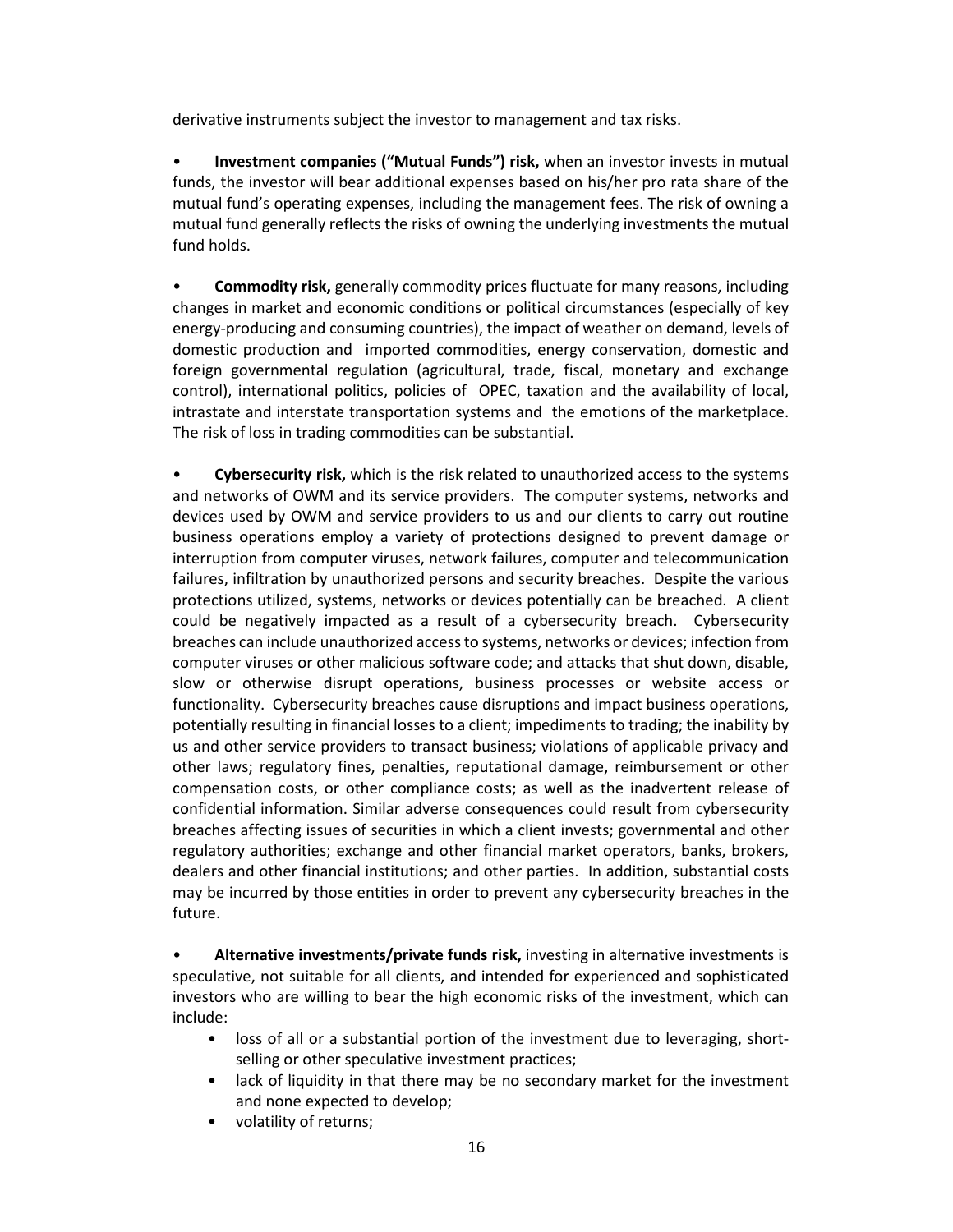- restrictions on transferring interests in the investment;
- potential lack of diversification and resulting higher risk due to concentration of trading authority when a single adviser is utilized;
- absence of information regarding valuations and pricing;
- delays in tax reporting;
- less regulation and higher fees than mutual funds;
- risks associated with the operations, personnel, and processes of the manager of the funds investing in alternative investments

• **Closed-end funds risk,** Closed-end funds typically use a high degree of leverage. They may be diversified or non-diversified. Risks associated with closed-end fund investments include liquidity risk, credit risk, volatility and the risk of magnified losses resulting from the use of leverage. Additionally, closed-end funds may trade below their net asset value.

# • **Structured notes risk –**

 o *Complexity*. Structured notes are complex financial instruments. Clients should understand the reference asset(s) or index(es) and determine how the note's payoff structure incorporates such reference asset(s) or index(es) in calculating the note's performance. This payoff calculation may include leverage multiplied on the performance of the reference asset or index, protection from losses should the reference asset or index produce negative returns, and fees. Structured notes may have complicated payoff structures that can make it difficult for clients to accurately assess their value, risk and potential for growth through the term of the structured note. Determining the performance of each note can be complex and this calculation can vary significantly from note to note depending on the structure. Notes can be structured in a wide variety of ways. Payoff structures can be leveraged, inverse, or inverse-leveraged, which may result in larger returns or losses. Clients should carefully read the prospectus for a structured note to fully understand how the payoff on a note will be calculated and discuss these issues with OWM.

o *Market risk.* Some structured notes provide for the repayment of principal at maturity, which is often referred to as "principal protection." This principal protection is subject to the credit risk of the issuing financial institution. Many structured notes do not offer this feature. For structured notes that do not offer principal protection, the performance of the linked asset or index may cause clients to lose some, or all, of their principal. Depending on the nature of the linked asset or index, the market risk of the structured note may include changes in equity or commodity prices, changes in interest rates or foreign exchange rates, and/or market volatility.

o *Issuance price and note value.* The price of a structured note at issuance will likely be higher than the fair value of the structured note on the date of issuance. Issuers now generally disclose an estimated value of the structured note on the cover page of the offering prospectus, allowing investors to gauge the difference between the issuer's estimated value of the note and the issuance price. The estimated value of the notes is likely lower than the issuance price of the note to investors because issuers include the costs for selling, structuring and/or hedging the exposure on the note in the initial price of their notes. After issuance, structured notes may not be re-sold on a daily basis and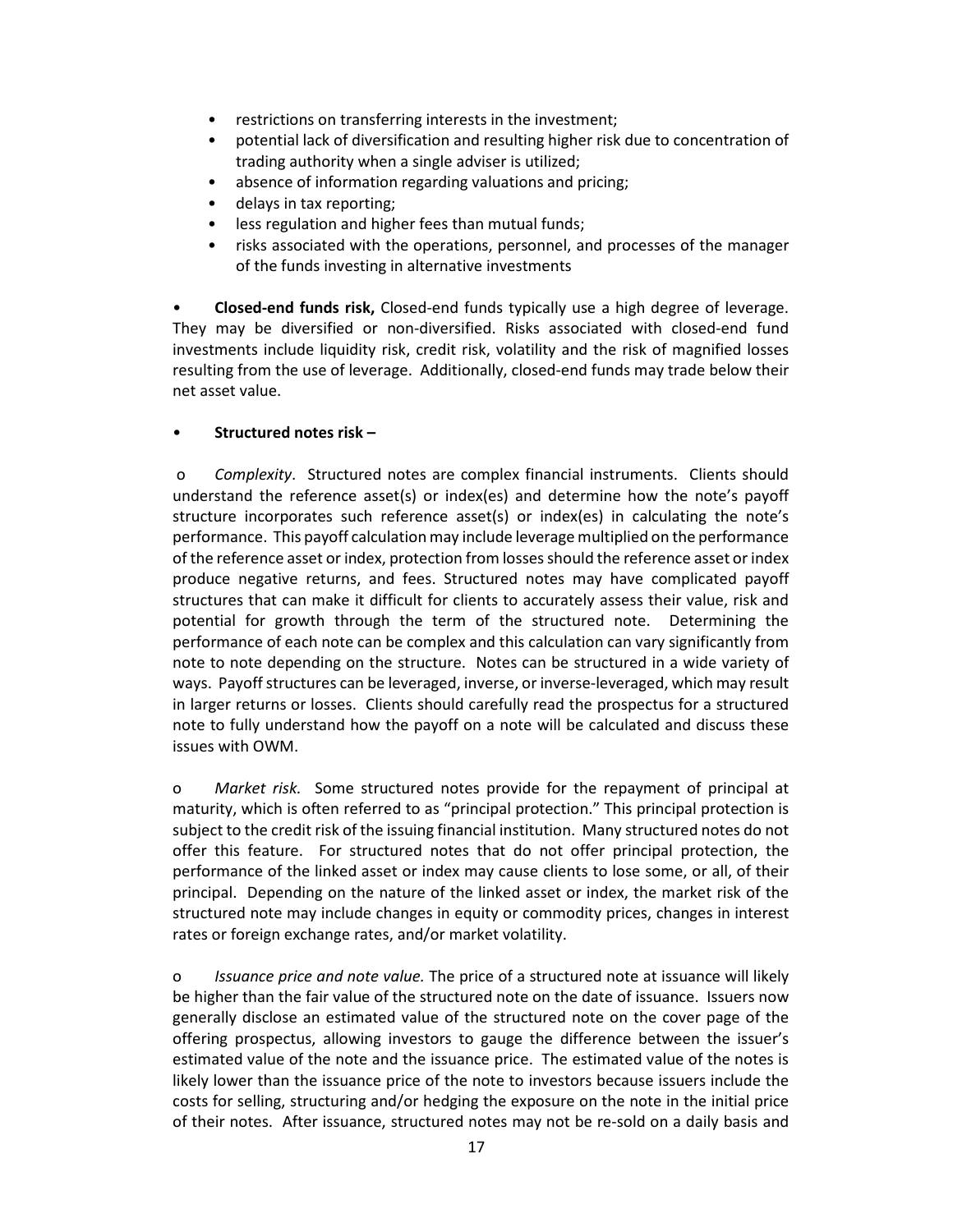thus may be difficult to value given their complexity.

o *Liquidity.* The ability to trade or sell structured notes in a secondary market is often very limited, as structured notes (other than exchange-traded notes known as ETNs) are not listed for trading on securities exchanges. As a result, the only potential buyer for a structured note may be the issuing financial institution's broker-dealer affiliate or the broker-dealer distributor of the structured note. In addition, issuers often specifically disclaim their intention to repurchase or make markets in the notes they issue. Clients should, therefore, be prepared to hold a structured note to its maturity date, or risk selling the note at a discount to its value at the time of sale.

o *Credit risk.* Structured notes are unsecured debt obligations of the issuer, meaning that the issuer is obligated to make payments on the notes as promised. These promises, including any principal protection, are only as good as the financial health of the structured note issuer. If the structured note issuer defaults on these obligations, investors may lose some, or all, of the principal amount they invested in the structured notes as well as any other payments that may be due on the structured notes.

C. Currently, OWM primarily allocates client investment assets among various individual equity and fixed income securities and/or mutual funds, on a discretionary basis in accordance with the client's designated investment objective(s).

# **A brief description of each of OWM's Premier and Select Program asset allocation models are as follows:**

Premier Program: Full featured offering, with Location Optimization and full complement of Mutual Fund Alternative Investments.

Moderate Growth ‐ Seeks capital appreciation over full market cycles while generally maintaining broad global diversification. This allocation offers a high level of growth potential with a commensurate level of year‐to‐year volatility.

Conservative Growth ‐ Seeks capital appreciation over full market cycles while generally maintaining broad global diversification. This allocation offers a moderately high level of growth potential with a commensurate level of year‐to‐year volatility.

Balanced Growth ‐ Seeks capital appreciation over full market cycles while generally maintaining broad global diversification. This allocation offers a moderate level of growth potential with a commensurate level of year-to-year volatility.

Balanced ‐ Seeks a balance of capital appreciation and stability over full market cycles while generally maintaining broad global diversification. This allocation offers lower growth potential and year‐to‐year volatility as compared to the overall equity market.

Balanced Income/ Balanced Equity Income ‐ Seeks capital stability and moderate capital appreciation over full market cycles while generally maintaining broad global diversification. This allocation offers higher growth potential and year‐to‐year volatility as compared to the overall fixed income market.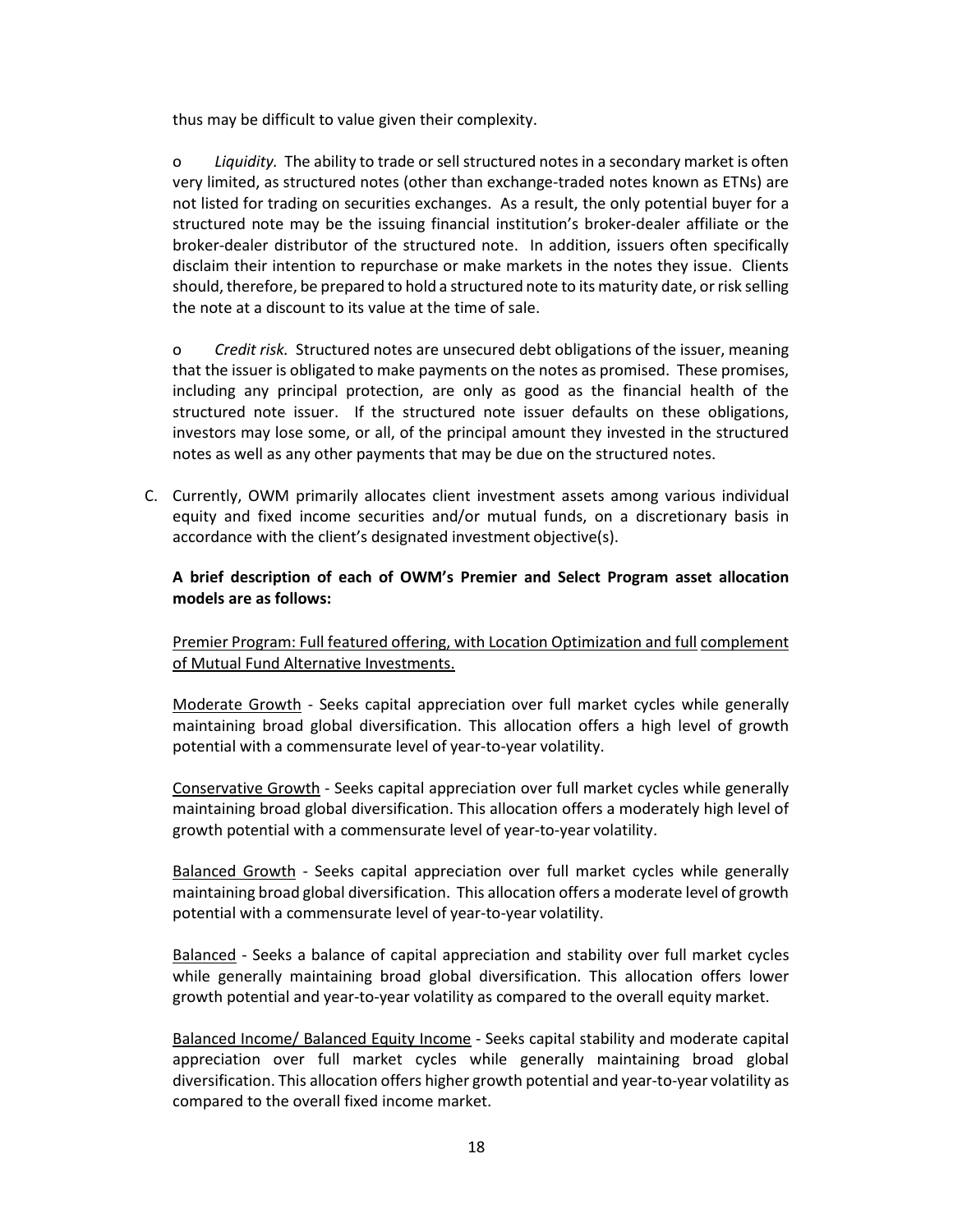Moderate Income ‐ Seeks capital stability and modest capital appreciation over full market cycles while generally maintaining global diversification. This allocation offers a moderately high level of capital preservation potential with a moderately low level of year‐to‐year volatility.

Pure Income ‐ Seeks capital stability over full market cycles while generally maintaining some global diversification. This allocation offers a high level of capital preservation potential with a low level of year‐to‐year volatility.

Select Program: The Select Program offers 8 portfolios, similar to the Premier Program, but does not include Location Optimization, and contains fewer Alternative investments. Separate Account Managers are not available in the Select Program.

Moderate Growth ‐ Seeks capital appreciation over full market cycles while generally maintaining broad global diversification. This allocation offers a high level of growth potential with a commensurate level of year‐to‐year volatility.

Conservative Growth ‐ Seeks capital appreciation over full market cycles while generally maintaining broad global diversification. This allocation offers a moderately high level of growth potential with a commensurate level of year‐to‐year volatility.

Balanced Growth ‐ Seeks capital appreciation over full market cycles while generally maintaining broad global diversification. This allocation offers a moderate level of growth potential with a commensurate level of year-to-year volatility.

Balanced ‐ Seeks a balance of capital appreciation and stability over full market cycles while generally maintaining broad global diversification. This allocation offers lower growth potential and year‐to‐year volatility as compared to the overall equity market.

Balanced Income/ Balanced Equity Income ‐ Seeks capital stability and moderate capital appreciation over full market cycles while generally maintaining broad global diversification. This allocation offers higher growth potential and year‐to‐year volatility as compared to the overall fixed income market.

Moderate Income ‐ Seeks capital stability and modest capital appreciation over full market cycles while generally maintaining global diversification. This allocation offers a moderately high level of capital preservation potential with a moderately low level of year‐to‐year volatility.

Pure Income ‐ Seeks capital stability over full market cycles while generally maintaining some global diversification. This allocation offers a high level of capital preservation potential with a low level of year‐to‐year volatility.

Clients are advised that they should only commit assets for management that can be invested for the long term, that volatility from investing can occur, and that all investing is subject to risk. OWM does not guarantee the future performance of a client's portfolio, as investing in securities involves the risk of loss that clients should be prepared to bear.

Past performance of a security or a fund is not necessarily indicative of future performance or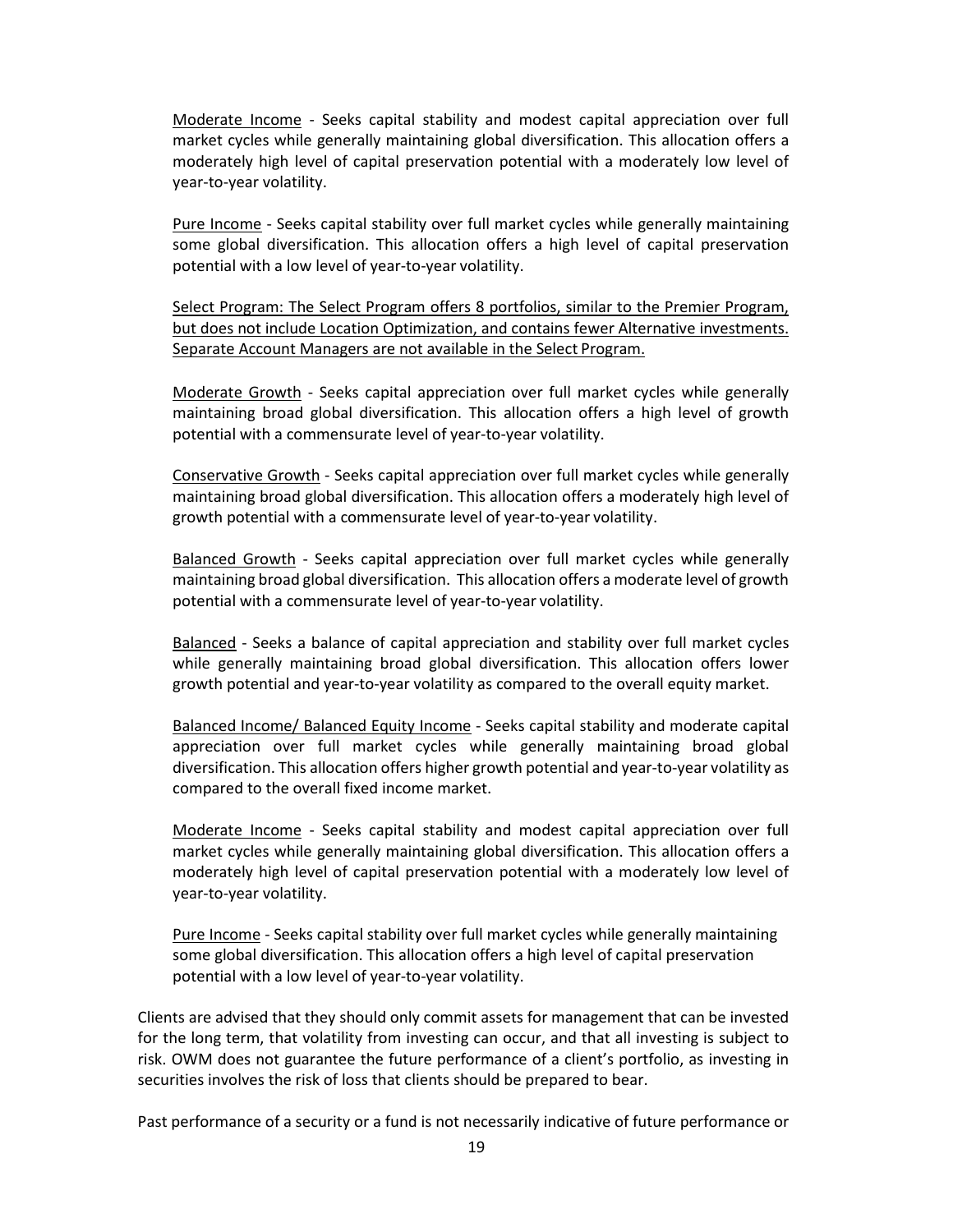risk of loss.

# <span id="page-19-0"></span>**Item 9 Disciplinary Information**

Registered investment advisors are required to disclose all material facts regarding any legal or disciplinary events that would be material to a client's evaluation of the adviser and the integrity of the adviser's management. OWM has not been the subject of any disciplinary actions, and therefore has no information applicable to this item.

# <span id="page-19-1"></span>**Item 10 Other Financial Industry Activities and Affiliations**

# **Recommendation of Independent Managers**

OWM may recommend that clients use Independent Managers based on clients' needs and suitability. OWM does not receive separate compensation, directly or indirectly, from such Independent Managers for recommending that clients use their services. OWM does not have any other business relationships with the recommended Independent Managers.

# <span id="page-19-2"></span>**Item 11 Code of Ethics, Participation or Interest in Client Transactions and Personal Trading**

A. OWM has a Code of Ethics (the "Code") which requires OWM's employees ("supervised persons") to comply with their legal obligations and fulfill the fiduciary duties owed to the Firm's clients. Among other things, the Code of Ethics sets forth policies and procedures related to conflicts of interest, outside business activities, gifts and entertainment, compliance with insider trading laws and policies and procedures governing personal securities trading by supervised persons

OWM will provide a copy of the Code of Ethics to any client or prospective client upon request.

- B. Neither OWM nor any related person of OWM recommends, buys, or sells for client accounts, securities in which OWM or any related person of OWM has a material financial interest.
- C. OWM and/or representatives of OWM will on occasion buy or sell securities that are also recommended to clients. This practice may create a situation where OWM and/or representatives of OWM are in a position to materially benefit from the sale or purchase of those securities. Therefore, this situation creates a potential conflict of interest.

Personal securities transactions of supervised persons present potential conflicts of interest with the price obtained in client securities transactions or the investment opportunity available to clients. The Code addresses these potential conflicts by prohibiting securities trades that would breach a fiduciary duty to a client and requiring, with certain exceptions, supervised persons to report their personal securities holdings and transactions to OWM for review by the Firm's Chief Compliance Officer. The Code also requires supervised persons to obtain pre-approval of certain investments, including initial public offerings and limited offerings.

D. OWM and/or representatives of OWM will occasionally buy or sell securities, at or around the same time as those securities are recommended to clients. This practice creates a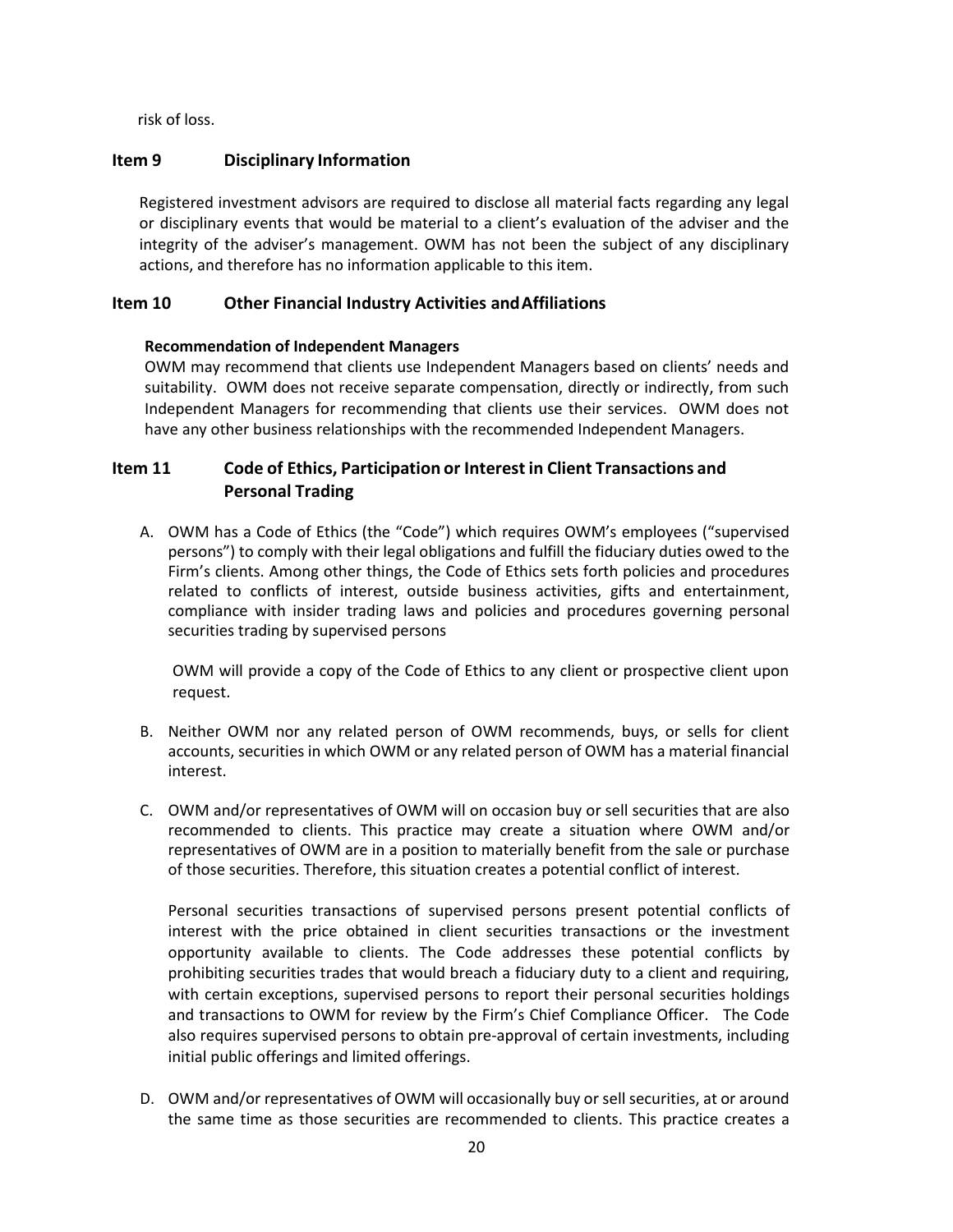situation where OWM and/or representatives of OWM are in a position to materially benefit from the sale or purchase of those securities. Therefore, this situation creates a potential conflict of interest. As indicated above in Item 11 C, OWM has a personal securities transaction policy in place to monitor the personal securities transaction and securities holdings of each of OWM's Access Persons.

# <span id="page-20-0"></span>**Item 12 Brokerage Practices**

A. OWM generally recommends that its investment management clients utilize the custody and brokerage services of an unaffiliated broker‐ dealer/custodian (a "BD/Custodian") with which OWM has an institutional relationship. Currently, this includes Charles Schwab ("Schwab"), which is a "qualified custodian" as that term is described in Rule 206(4)-2 of the Advisers Act, for investment management accounts. Each BD/Custodian provides custody of securities, trade execution, and clearance and settlement of transactions placed on behalf of clients by OWM. If your accounts are custodied at Schwab, Schwab will hold your assets in a brokerage account and buy and sell securities when we instruct them to. Clients will pay fees to Schwab for custody and the execution of securities transaction in their accounts. Prior to engaging OWM to provide investment management services, the client will be required to enter into a formal *Investment Advisory Agreement* with OWM setting forth the terms and conditions under which OWM shall manage the client's assets, and a separate custodial/clearing agreement with each designated broker‐ dealer/custodian.

Factors that OWM considers in recommending Schwab (or any other broker‐ dealer/custodian to clients) include historical relationship with OWM, financial strength, reputation, execution capabilities, pricing, research, and service. Although the commissions and/or transaction fees paid by OWM's clients shall comply with OWM's duty to obtain best execution, a client may pay a commission that is higher than another qualified broker‐dealer might charge to effect the same transaction where OWM determines, in good faith, that the commission/transaction fee is reasonable. In seeking best execution, the determinative factor is not the lowest possible cost, but whether the transaction represents the best qualitative execution, taking into consideration the full range of a broker-dealer's services, including the value of research provided, execution capability, commission rates, and responsiveness. Accordingly, although OWM will seek competitive rates, it may not necessarily obtain the lowest possible commission rates for client account transactions. The brokerage commissions or transaction fees charged by the designated broker‐ dealer/custodian are exclusive of, and in addition to, OWM's investment management fee. OWM's best execution responsibility is qualified if securities that it purchases for client accounts are mutual funds that trade at net asset value as determined at the daily market close.

1. Research and Additional Benefits

Although not a material consideration when determining whether to recommend that a client utilize the services of a particular broker‐dealer/custodian, OWM may receive from Schwab (or another broker‐dealer/custodian investment platform, unaffiliated investment manager, and/or mutual fund sponsor) without cost (and/or at a discount) support services and/or products, certain of which assist OWM to better monitor and service client accounts maintained at such institutions. Included within the support services that may be obtained by OWM may be investment-related research, pricing information and market data, software and other technology that provide access to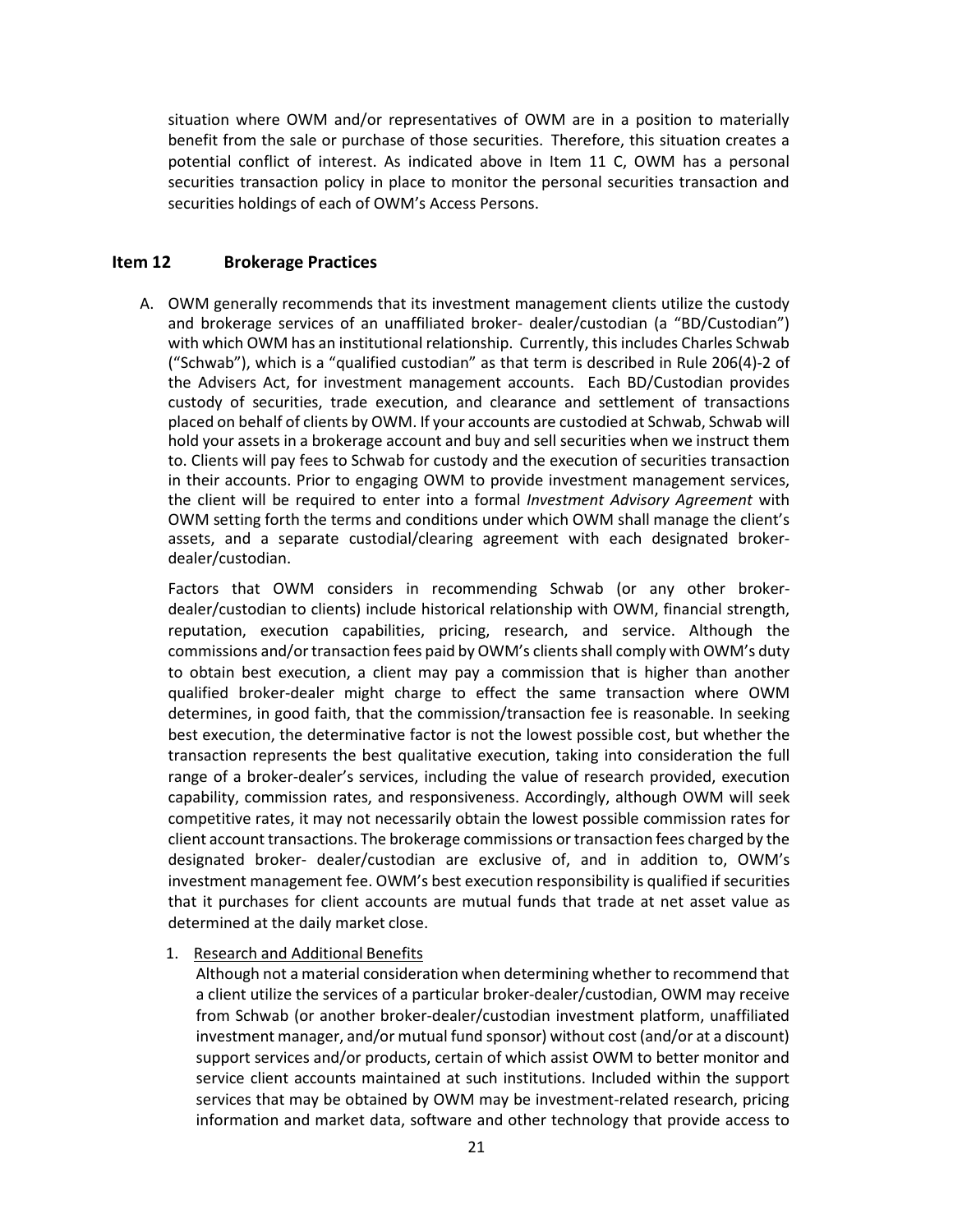client account data, compliance and/or practice management-related publications, discounted or gratis consulting services, discounted and/or gratis attendance at conferences, meetings, and other educational and/or social events, marketing support, computer hardware and/or software and/or other products used by OWM in furtherance of its investment advisory business operations.

As indicated above, certain of the support services and/or products that *may* be received may assist OWM in managing and administering client accounts. Others do not directly provide such assistance, but rather assist OWM to manage and further develop its business enterprise.

OWM's clients do not pay more for investment transactions effected and/or assets maintained at *Schwab* as a result of this arrangement. There is no corresponding commitment made by OWM to Schwab or any other entity to invest any specific amount or percentage of client assets in any specific mutual funds, securities or other investment products a as result of the above arrangement.

OWM's Chief Compliance Officer, Unesa Miguel, remains available to address any questions that a client or prospective client may have regarding the above arrangement and any corresponding perceived conflict of interest such arrangement may create.

#### **Brokerage Practices Under Opes Access**

Client accounts enrolled in Opes Access are maintained at, and receive the brokerage services of, Schwab, a broker-dealer registered with the SEC and a FINRA/SIPC member. While clients are required to use Schwab as custodian/broker to enroll in Opes Access, the client decides whether to do so and opens its account with Schwab by entering into a brokerage account agreement directly with Schwab. OWM does not open the account for the client. If the client does not wish to place his or her assets with Schwab, then OWM cannot manage the client's account through Opes Access. Schwab may aggregate purchase and sale orders for ETFs across accounts enrolled in Opes Access, including both accounts for OWM's clients and accounts for clients of other independent investment advisory firms using the Platform.

#### Schwab Advisor Services

Schwab Advisor Services™ (formerly called Schwab Institutional) is Schwab's business serving independent investment advisory firms like us. They provide OWM and its clients with access to its institutional brokerage services –trading, custody, reporting and related services – many of which are not typically available to Schwab retail customers. Schwab also makes available various support services. Some of those services help us manage or administer OWM's client accounts while others help OWM to manage and grow its business. Schwab also provides monetary assistance to OWM to defray certain costs related be towards technology, compliance, legal, business consulting and other related expenses. Schwab's support services are generally available on an unsolicited basis (OWM doesn't have to request them) and at no charge to OWM. Here is a more detailed description of Schwab's support services: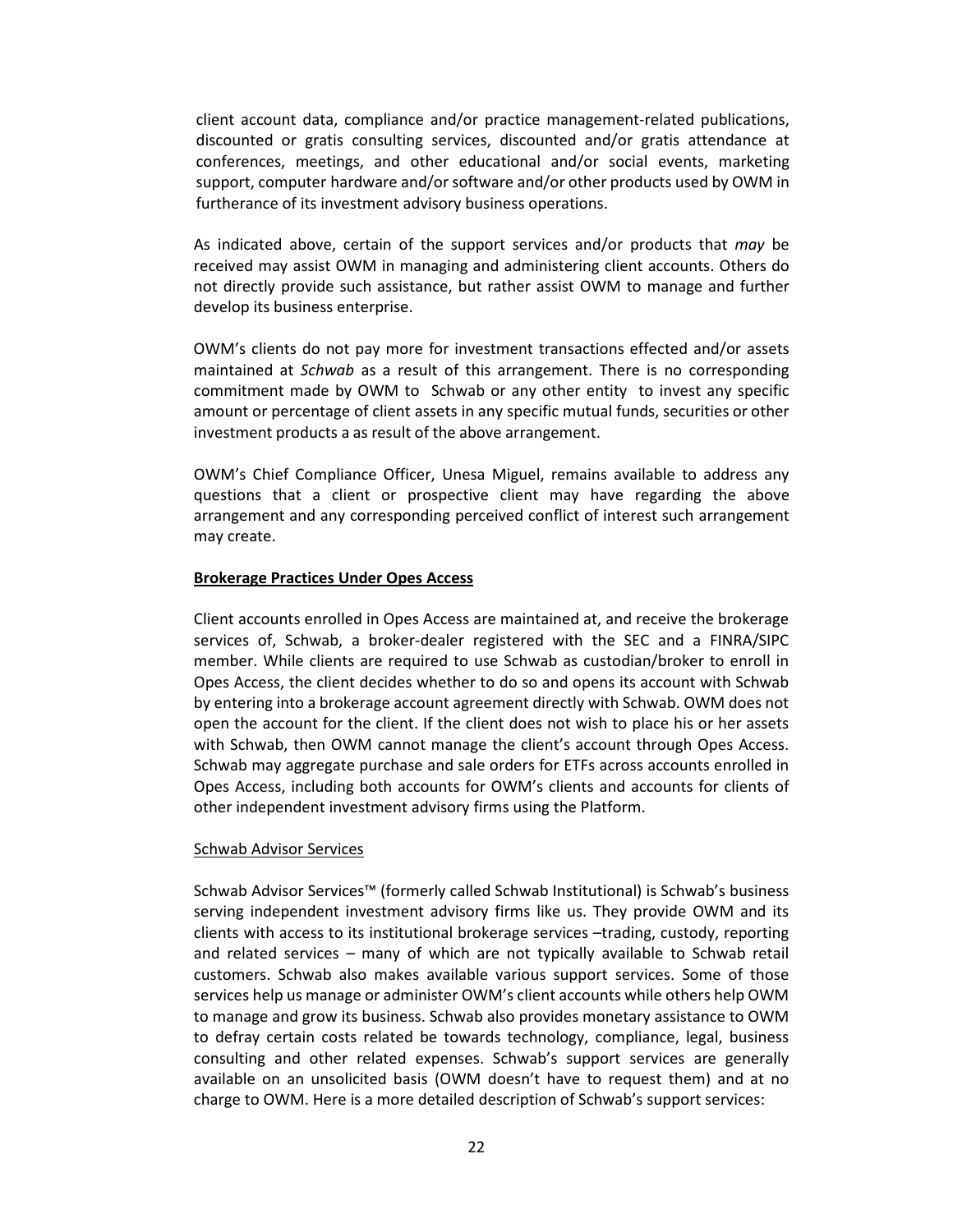# Services that Benefit the Client

Schwab's institutional brokerage services include access to a broad range of investment products, execution of securities transactions, and custody of client assets. The investment products available through Schwab include some to which OWM might not otherwise have access or that would require a significantly higher minimum initial investment by OWM' clients. Schwab's services described in this paragraph generally benefit the clients and the clients' accounts.

#### Services that May Not Directly Benefit the Client

Schwab also makes available to OWM other products and services that benefit OWM but may not directly benefit clients or their accounts. These products and services assist OWM in managing and administering its clients' accounts. They include investment research (both Schwab's own and that of third parties). OWM may use this research to service all or some substantial number of OWM's client accounts, including accounts not maintained at Schwab. In addition to investment research, Schwab also makes available software and other technology that:

- provide access to client account data (such as duplicate trade confirmations and account statements);
- facilitate trade execution and allocate aggregated trade orders for multiple client accounts;
- provide pricing and other market data;
- facilitate payment of OWM's fees from its clients' accounts; and
- assist with back-office functions, recordkeeping and client reporting.

# Services that Generally Benefit Only OWM

Schwab also offers other services intended to help OWM manage and further develop its business enterprise. These services include:

- educational conferences and events
- **•** technology, compliance, legal, and business consulting;
- publications and conferences on practice management and business succession; and
- access to employee benefits providers, human capital consultants and insurance providers.

Schwab may provide some of these services itself. In other cases, it will arrange for third-party vendors to provide the services to OWM. Schwab may also discount or waive its fees for some of these services or pay all or a part of a third party's fees. Schwab may also provide OWM with other benefits such as occasional business entertainment of its personnel.

The availability of these services from Schwab benefits OWM because it does not have to produce or purchase them. OWM does not have to pay for Schwab's services and they are not contingent upon OWM committing any specific amount of business to Schwab in trading commissions or assets in custody.

2. OWM does not receive referrals from broker‐dealers.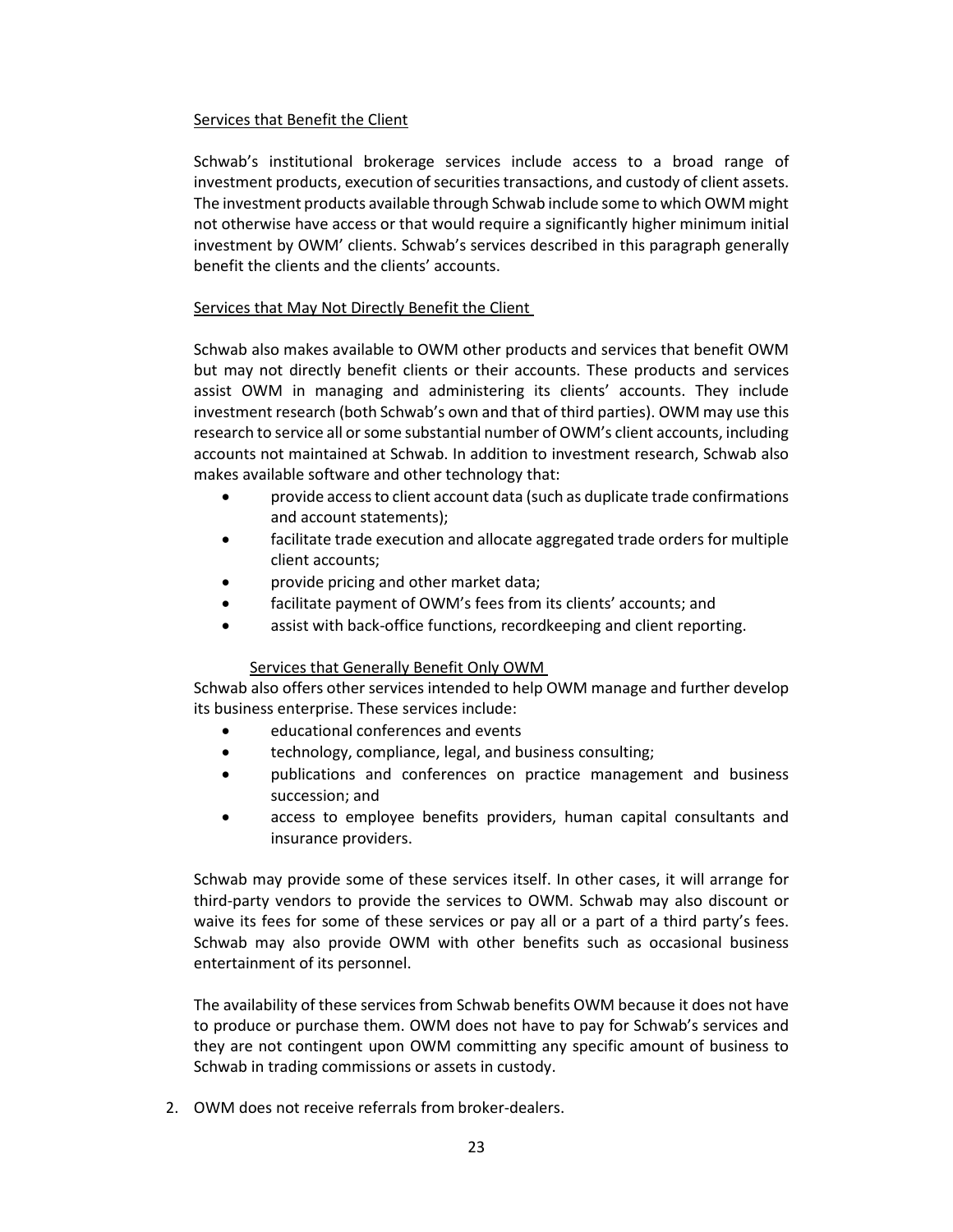3. Generally, in the absence of specific instructions to the contrary, for brokerage accounts that clients engage OWM to manage on a discretionary basis, OWM has full discretion with respect to securities transactions placed in the accounts. This discretion includes the authority, without prior notice to the client, to buy and sell securities for the client's account and establish and affect securities transactions through the BD/Custodian of the client's accounts or other broker-dealers selected by OWM. In selecting a broker-dealer to execute a client's securities transactions, OWM seeks prompt execution of orders at favorable prices.

A client, however, may instruct OWM to custody his/her account at a specific brokerdealer and/or direct some or all of his/her brokerage transactions to a specific brokerdealer. In directing brokerage transactions, a client should consider whether the commission expenses, execution, clearance, settlement capabilities, and custodian fees, if any, are comparable to those that would result if OWM exercised its discretion in selecting the broker-dealer to execute transactions. OWM does not generally accept directed brokerage arrangements because directing brokerage to a particular brokerdealer may involve the following disadvantages to a directed brokerage client:

- OWM's ability to negotiate commission rates and other terms on behalf of such clients could be impaired;
- such clients could be denied the benefit of OWM's experience in selecting brokerdealers that are able to efficiently execute difficult trades;
- opportunities to obtain lower transaction costs and better prices by aggregating (batching) the client's orders with orders for other clients could be limited; and
- the client could receive less favorable prices on securities transactions because OWM may place transaction orders for directed brokerage clients after placing batched transaction orders for other clients.

**Please Note**: In the event that the client directs OWM to effect securities transactions for the client's accounts through a specific broker-dealer, the client correspondingly acknowledges that such direction may cause the accounts to incur higher commissions or transaction costs than the accounts would otherwise incur had the client determined to effect account transactions through alternative clearing arrangements that may be available through OWM. Higher transaction costs adversely impact account performance. Transactions for directed accounts will generally be executed following the execution of portfolio transactions for non‐directed accounts.

OWM's Chief Compliance Officer, Unesa Miguel, remains available to address any questions that a client or prospective client may have regarding the above arrangement.

B. To the extent that OWM provides investment management services to its clients, the transactions for each client account generally will be effected independently, unless OWM decides to purchase or sell the same securities for several clients at approximately the same time. OWM may (but is not obligated to) combine or "bunch" such orders to obtain best execution, to negotiate more favorable commission rates or to allocate equitably among OWM's clients differences in prices and commissions or other transaction costs that might have been obtained had such orders been placed independently. Under this procedure, transactions will be averaged as to price and will be allocated among clients in proportion to the purchase and sale orders placed for each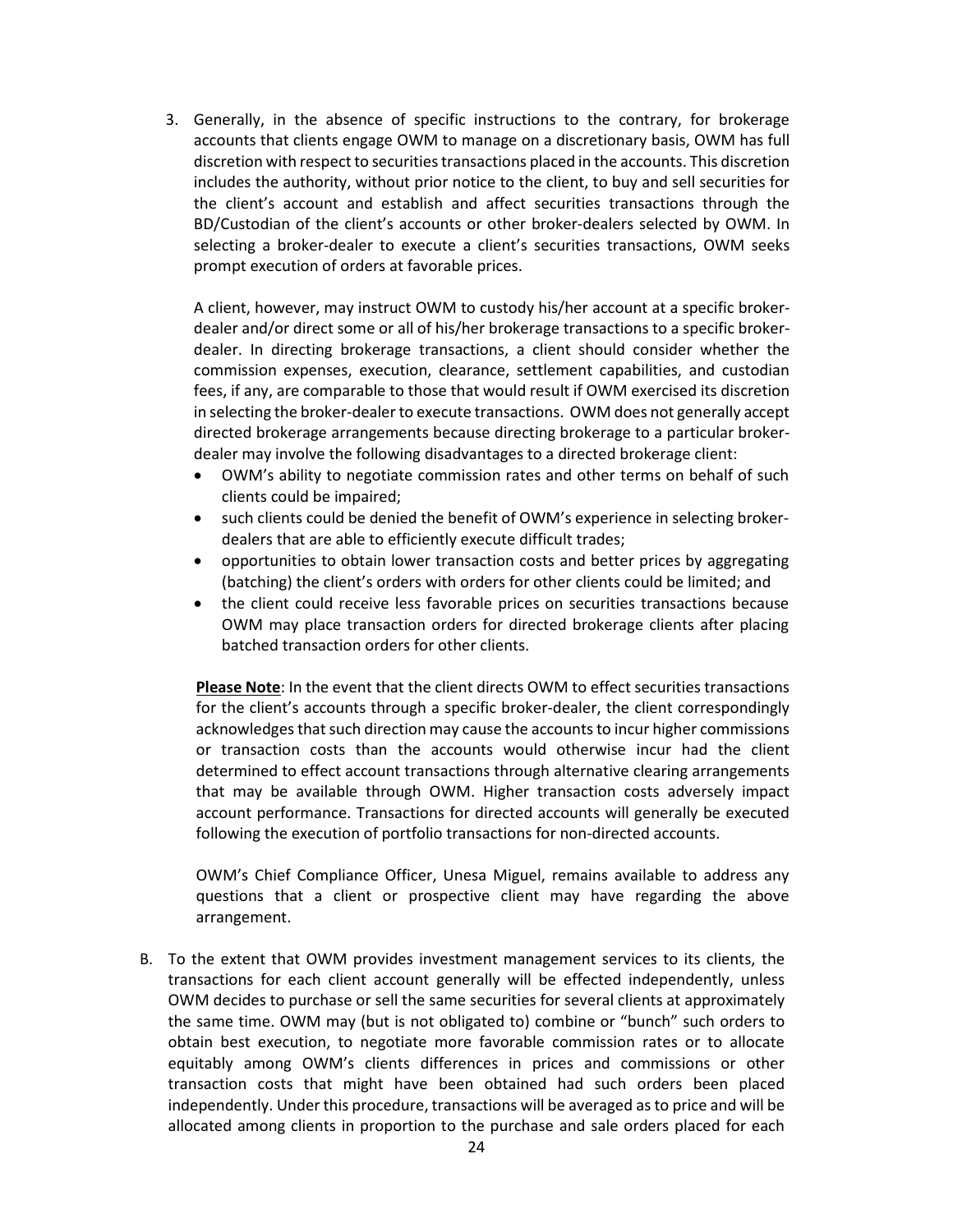client account on any given day. OWM shall not receive any additional compensation or remuneration as a result of such aggregation. To the extent that the Firm determines to aggregate client orders for the purchase or sale of securities, including securities in which the Firm's supervised persons may invest, the Firm will generally do so in a fair equitable manner in accordance with applicable rules promulgated under the Advisers Act and guidance provided by the staff of the SEC and consistent with policies and procedures established by the Firm.

# **Trade Errors**

OWM's goal is to execute trades seamlessly and in the best interests of the client. In the event a trade error occurs, OWM endeavors to identify the error in a timely manner, correct the error so that the client's account is in the position it would have been had the error not occurred, and, after evaluating the error, assess what action(s) might be necessary to prevent a recurrence of similar errors in the future.

Trade errors generally are corrected through the use of a "trade error" account or similar account at Schwab, or another BD, as the case may be. In the event an error is made in a client account custodied elsewhere, OWM works directly with the broker in question to take corrective action. In all cases, OWM will take the appropriate measures to return the client's account to its intended position.

#### <span id="page-24-0"></span>**Item 13 Review of Accounts**

- A. For those clients to whom OWM provides investment advisory services, account reviews are conducted on an ongoing basis by OWM's Principals and/or its representatives. Accounts are reviewed for consistency with the investment strategy and other parameters set forth for the account and to determine if any adjustments need to be made. All clients are advised that it remains their responsibility to advise OWM of any changes in their investment objectives and/or financial situation. All clients (in person or telephonically) are encouraged to review financial planning issues to the extent applicable, investment objectives and account performance with OWM on an annual basis.
- B. In addition to the periodic reviews described above, OWM may conduct account reviews upon the occurrence of a triggering event, such as a change in client investment objectives and/or financial situation, market corrections and client request. Other events that may trigger a review of an account are material changes in market conditions as well as macroeconomic and company- specific events. Clients are encouraged to notify OWM of any changes in his/her personal financial situation that might affect his/her investment needs, objectives, or time horizon.
- C. Written brokerage statements are generated no less than quarterly and are sent directly from the qualified custodian. These reports list account positions, activity in the account over the covered period, and other related information. Clients are also provided with transaction confirmation notices following each brokerage account transaction unless confirmations have been waived. Those clients to whom Registrant provides investment advisory services other than Opes Access will also receive a quarterly report from OWM summarizing account activity and performance. OWM also provides account reports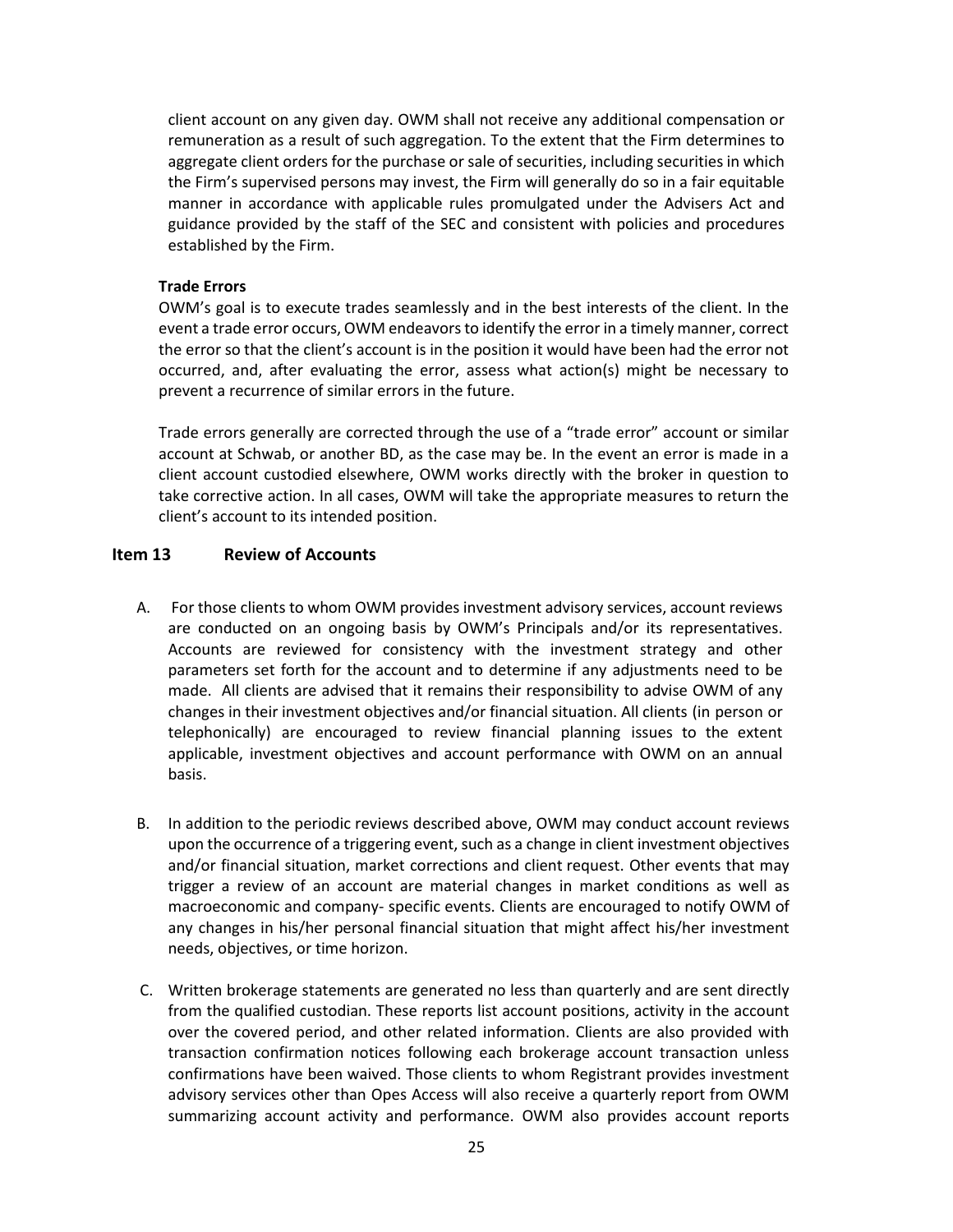during client meetings. Clients are urged to carefully review all custodial account statements and compare them to any statements and reports provided by OWM. OWM statements and reports may vary from custodial statements based on accounting procedures, reporting dates, or valuation methodologies of certain securities.

#### <span id="page-25-0"></span>**Item 14 Client Referrals and Other Compensation**

A. As referenced in Item 12.A.1 above, OWM receives an economic benefit from Schwab because it may receive support services and/or products from Schwab without cost or at a discount.

OWM's clients do not pay more for investment transactions effected and/or assets maintained at Schwab as a result of this arrangement. There is no corresponding commitment made by OWM to Schwab or any other entity to invest any specific amount or percentage of client assets in any specific mutual funds, securities or other investment products as a result of the above arrangement.

OWM's Chief Compliance Officer, Unesa Miguel, remains available to address any questions that a client or prospective client may have regarding the above arrangement and any corresponding perceived conflict of interest any such arrangement may create.

B. OWM is party to a client solicitation agreement with unaffiliated or affiliated persons ("Solicitors"). The client solicitation agreement provides for compensation to the Solicitor for client referrals to OWM. If a client is introduced to OWM by either an unaffiliated or an affiliated solicitor, OWM pays that solicitor a referral fee in accordance with the requirements of Rule 206(4)‐3 of the Investment Advisers Act of 1940, and any corresponding state securities law requirements. Any such referral fee shall be paid solely from OWM's investment management fee, and shall not result in any additional charge to the client. Solicitation arrangements inherently give rise to potential conflicts of interest because solicitors receive an economic benefit for the recommendation of advisory services. OWM addresses these conflicts through this disclosure. If the client is introduced to OWM by an unaffiliated solicitor, the solicitor, at the time of the solicitation, shall disclose the nature of his/her/its solicitor relationship, and shall provide each prospective client with a copy of OWM's written Brochure with a copy of the written disclosure statement from the solicitor to the client disclosing the terms of the solicitation arrangement between OWM and the solicitor, including the compensation to be received by the solicitor from OWM.

In the course of normal business, OWM sometimes receives referrals from other service providers (CPAs, estate attorneys, private bankers, mortgage brokers, insurance brokers, etc.) when the need arises for a client. Prospective clients are under no obligation to engage OWM for services, but when they do, OWM does not compensate referring parties for these referrals, nor participate in other forms of fee-sharing or remuneration with these other professionals in connection with referring clients (or prospective clients). OWM has no referral arrangement in place with other professional service providers.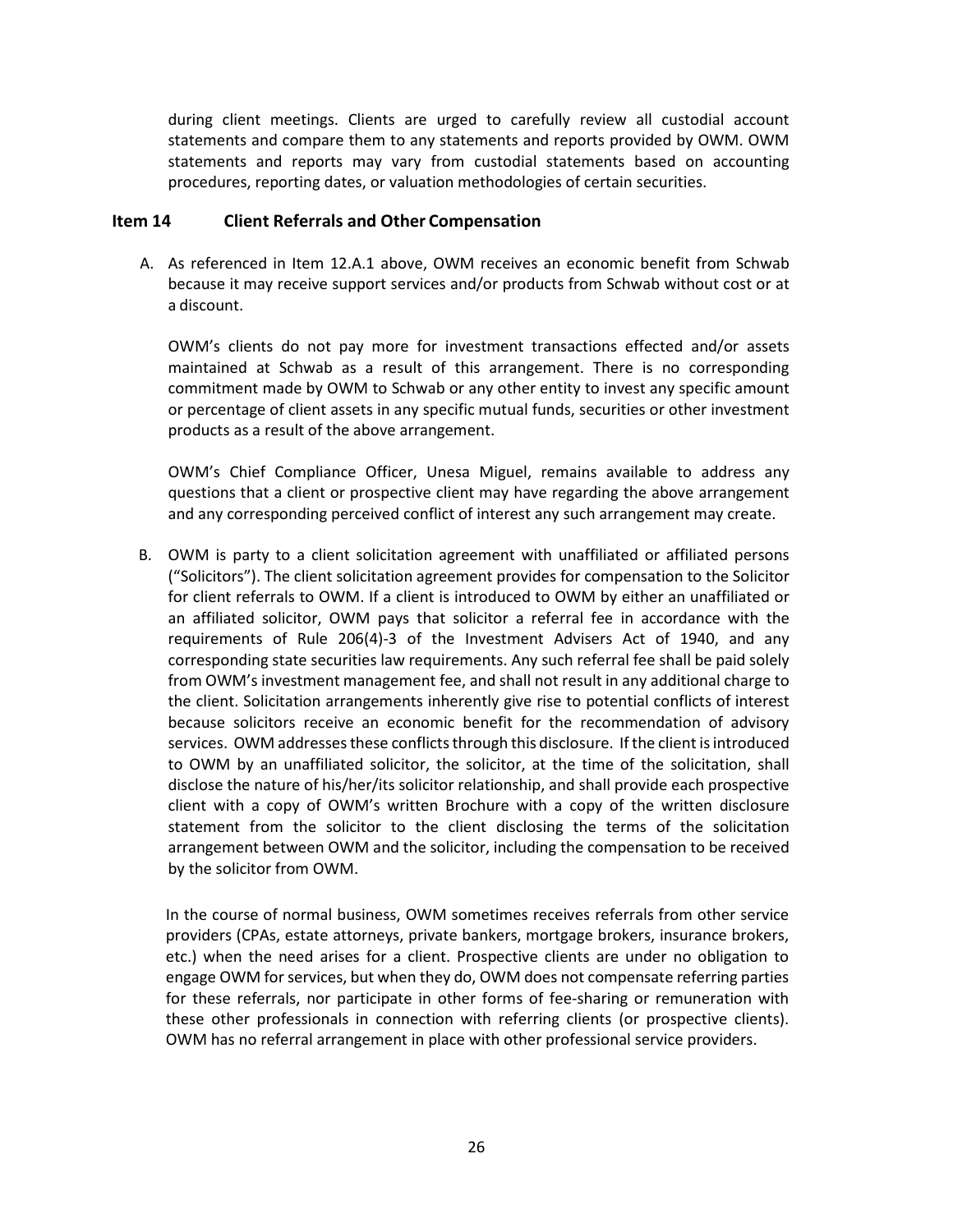# <span id="page-26-0"></span>**Item 15 Custody**

OWM does not maintain physical custody of client funds and/or securities. As described in Item 12, client assets are held at "qualified custodians" that provide account statements at least quarterly directly to clients at their address of record. Clients are required to engage the custodian to retain their funds and securities and direct OWM to utilize the custodian for the client's securities transactions. OWM's agreement with clients and/or the clients' separate agreements with the B/D Custodian may authorize OWM through such BD/Custodian to debit the clients' accounts for the amount of OWM's fee and to directly remit that fee to OWM in accordance with applicable custody rules.

The account custodian has physical custody of client assets, but the SEC deems OWM to have legal custody over client assets if: OWM is authorized to instruct the custodian to deduct advisory fees directly from clients' custodial accounts; when OWM personnel serve as trustee for advisory clients, or serve as a general partner of a private investment fund; and when OWM has the authority to instruct the custodian to transfer assets to third parties pursuant to standing letters of authorization ("SLOA"). Pursuant to this SLOA authority, OWM reports having custody of client assets under Item 9 Part 1 of Form ADV.

OWM is further considered to have custody of client funds where a client usernames and passwords on kept on file and OWM reports having custody of these client assets under Item 9 Part 2 of Form ADV. OWM currently maintains a few accounts where an advisor maintains information in this capacity. In compliance with SEC regulations, OWM is required under Rule 206(4)-2 to obtain a custody audit to verify client assets over which it has certain authority and is subject to an annual surprise examination by an independent Certified Public Accountant, registered with the Public Company Account Oversight Board (PCAOB), who audits the accounts over which OWM is deemed to have custody as a result of having this information on file. For the remaining assets, the SEC has exempted advisers from the custody audit requirement by rule or no-action relief.

**Please Note:** To the extent that OWM provides clients with periodic account statements or reports, the client is urged to compare any statement or report provided by OWM with the account statements received from the account custodian. Clients will receive account statements directly from the custodian at least quarterly. They will be sent to the email or postal mailing address clients provide to the custodian. Clients should carefully review those statements promptly upon receipt, and to compare them with any reports they receive from us. Clients are encouraged to note that the account custodian does not verify the accuracy of OWM's advisory fee calculation. For more information about custodians and brokerage practices, see "Item 12 - Brokerage Practices."

#### <span id="page-26-1"></span>**Item 16 Investment Discretion**

The client can determine to engage OWM to provide investment advisory services on a discretionary basis. Prior to OWM assuming discretionary authority over a client's account, the client shall be required to execute an *Investment Advisory Agreement*, naming OWM as the client's attorney and agent in fact, granting OWM full authority to buy, sell, or otherwise effect investment transactions involving the assets in the client's name found in the discretionary account.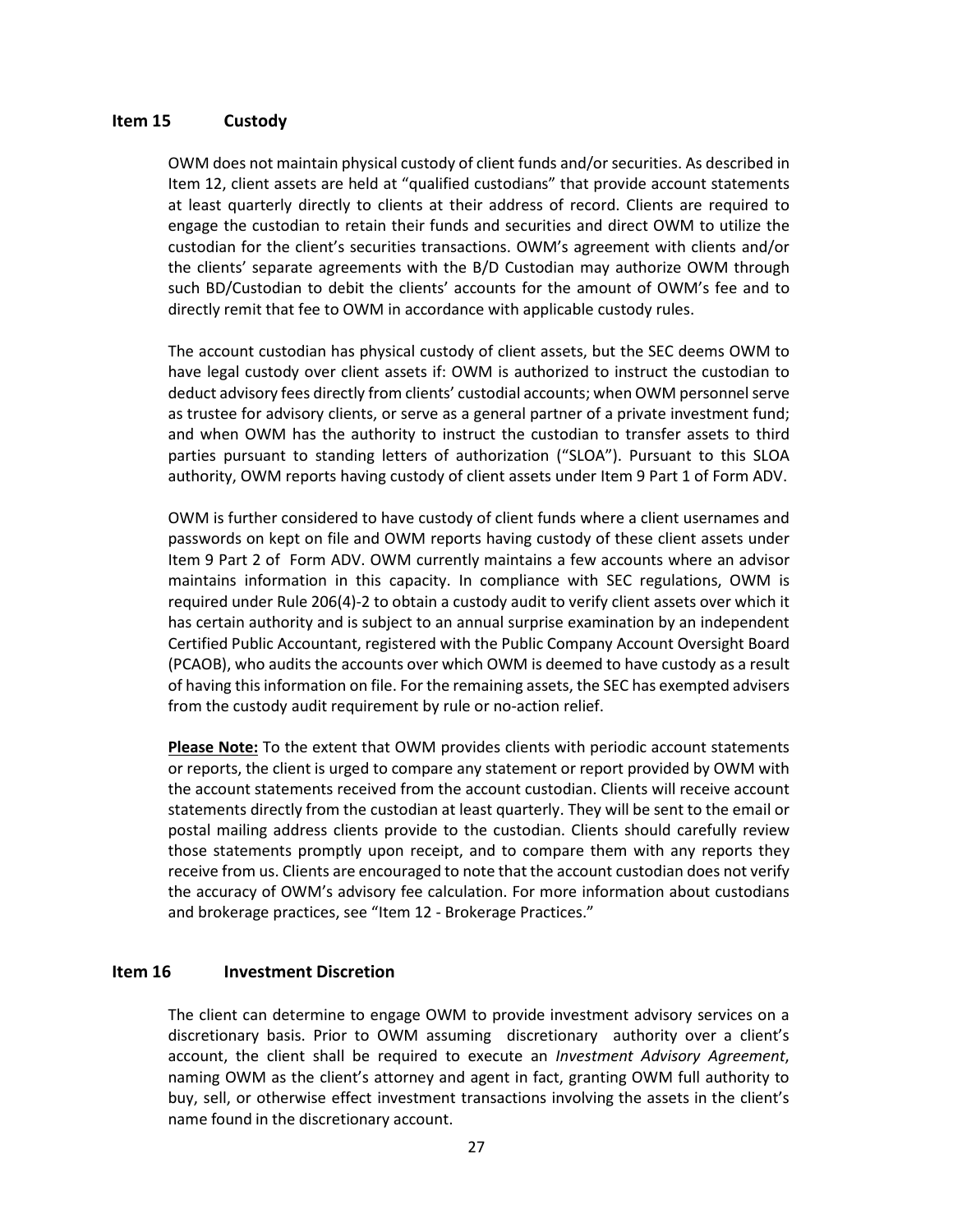Clients who engage OWM on a discretionary basis may impose restrictions, in writing, on OWM's discretionary authority (i.e. limit the types/amounts of particular securities purchased for their account, exclude the ability to purchase securities with an inverse relationship to the market, limit or proscribe OWM's use of margin, etc.) with the consent and written acknowledgement of OWM, if OWM determines, in its sole discretion, that the conditions would not materially impact the performance of a management strategy or prove overly burdensome for the Firm.

# <span id="page-27-0"></span>**Item 17 Voting Client Securities**

A. Unless a client directs otherwise in writing, OWM, in conjunction with the proxy voting and due diligence services provided by Broadridge Financial Solutions, Inc. ("Broadridge"), or its successors or assigns, shall be responsible for directing the manner in which proxies solicited by issuers of securities beneficially owned by the client shall be voted. OWM and/or the client shall correspondingly instruct each custodian of the assets to forward to Registrant copies of all proxies and shareholder communications relating to the assets. OWM, in conjunction with the services provided by Broadridge, shall monitor corporate actions of individual issuers and investment companies consistent with OWM's fiduciary duty to vote proxies in the best interests of its clients. With respect to individual issuers, OWM may be solicited to vote on matters including corporate governance, adoption or amendments to compensation plans (including stock options), and matters involving social issues and corporate responsibility. With respect to investment companies (e.g., mutual funds), OWM may be solicited to vote on matters including the approval of advisory contracts, distribution plans, and mergers. OWM shall maintain records pertaining to proxy voting as required pursuant to Rule  $204-2(c)(2)$  under the Advisers Act. The records are maintained through the Broadridge Proxy Edge System. Copies of Rules 206(4)-6 and 204-  $2(c)(2)$  are available upon written request. In addition, information pertaining to how OWM voted on any specific proxy issue is also available upon written request.

Alternatively, clients may, at their written election, choose to receive proxies related to their own accounts, in which case OWM may consult with clients as they may request. With respect to ERISA accounts, OWM will vote proxies unless the plan documents specifically reserve the plan sponsor's right to vote proxies. To direct OWM to vote a proxy in a particular manner, clients should contact our Chief Compliance Officer, Unesa Miguel, by telephone, electronic mail, or in writing.

Registrant will retain all proxy voting books and records for the requisite period of time, including a copy of each proxy statement received, a record of each vote cast, a copy of any document created by OWM that was material to making a decision how to vote proxies, and a copy of each written client request for information on how the adviser voted proxies. If OWM has a conflict of interest in voting a particular action, it will notify the client of the conflict and retain an independent third-party to cast a vote.

Clients may obtain a copy of our complete proxy voting policies and procedures by contacting Unesa Miguel directly. Clients may request, in writing, information on how proxies for his or her shares were voted. If any client requests a copy of the Firm's complete proxy policies and procedures or how it voted proxies for his or her accounts, Registrant will promptly provide such information to the client.